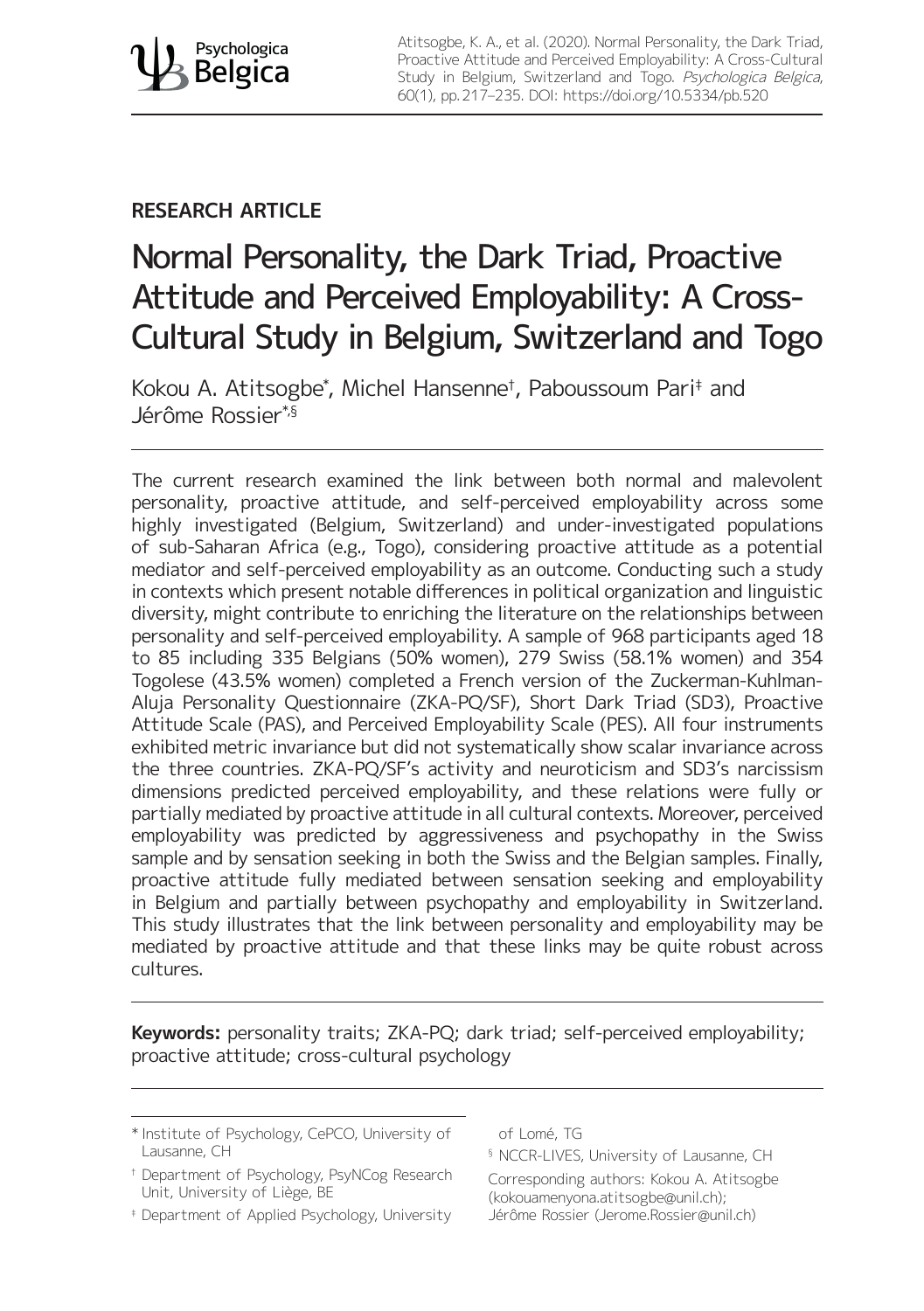## **Normal Personality, the Dark Triad, Proactive Attitude and Perceived Employability: A Cross-cultural Study in Belgium, Switzerland and Togo**

The 21<sup>st</sup> century has undergone rapid social, economic and technological changes but also crises that have induced uncertainty and instability in numerous aspects of individuals' lives, such as employability and divorce. For instance, career paths have become less linear, individuals being more likely to experience several transitions (Rossier, 2015). It has been documented that people who perceive themselves as employable are likely to successfully manage career transitions and achieve career success (Rothwell, Herbert, & Rothwell, 2008). Self-perceived employability (SPE) is defined as "the perceived ability to obtain sustainable employment appropriate to one's qualification level" (Rothwell et al., 2008, p. 2). SPE—considered either as antecedent or consequence—has been highly investigated in career development research during the past decade (Atitsogbe, Mama, Sovet, Pari, & Rossier, 2019). SPE is one conceptualization of employability among others, which places substantial weight on individual characteristics rather than contextual factors (Guilbert et al., 2016). Empirical studies have shown that SPE is associated with several career-related variables, such as well-being indicators (i.e., job satisfaction), organizational outcomes (i.e., work engagement), intentionality (e.g., entrepreneurial intention), motivational variables (e.g., willingness to undertake training), self-regulatory variables (i.e., career adaptability, emotional intelligence), and personal resources (i.e., general self-efficacy), as well as with sociodemographic variables (e.g., professional status) and the type of contract (Atitsogbe et al., 2019; Udayar, Fiori, Thalmayer, & Rossier, 2018; Van Hootegem, Witte, De Cuyper, & Elst, 2018).

#### **Personality and perceived employability**

Thousands of empirical investigations across cultures have made personality a significant and important predictor accounting for several career variables, such as choice or decision-making, engagement, performance, occupational satisfaction (e.g., job satisfaction, burnout), and general processes such as job search behaviors (Nilforooshan & Salimi, 2016; Tokar, Fischer, & Subich, 1998). However, there is very little knowledge about the dispositional influence on SPE, since, to our best knowledge, there is only one published study using the Five Factor Model (FFM), that has formally investigated such a relation (Wille, De Fruyt, & Feys, 2013). The FFM was framed in terms of five superordinate dimensions of normal personality: *neuroticism*, *extraversion*, *openness to experience*, *agreeableness* and *conscientiousness* (McCrae & Costa, 1999). In Wille et al. (2013), when personality and perceived employability were measured longitudinally in a 15-year interval (T1  $\rightarrow$  T2), they found that SPE was associated negatively with neuroticism, positively with extraversion, and not significantly with conscientiousness. When assessing concurrent associations (T2), they found the above relations to replicate with a change in the association between SPE and conscientiousness, which was significant and positive. Moreover, in one or the other case, openness and agreeableness were positively and negatively related to SPE, respectively. Fugate and Kinicki (2008) proposed a dispositional model that includes work- and career-related traits such as openness to change and proactivity. Although this model may suggest a link between some personality traits and employability, it has not included basic personality traits such as extraversion and neuroticism. In fact, it is important to elucidate the link between both constructs based on an entire personality model (e.g., the Alternative Five Factor Model).

## **The Alternative Five Factor Model and career outcomes**

To capture and deepen the relation between personality and SPE, it would be necessary to consider beyond the FFM, alternative personality models such as the alternative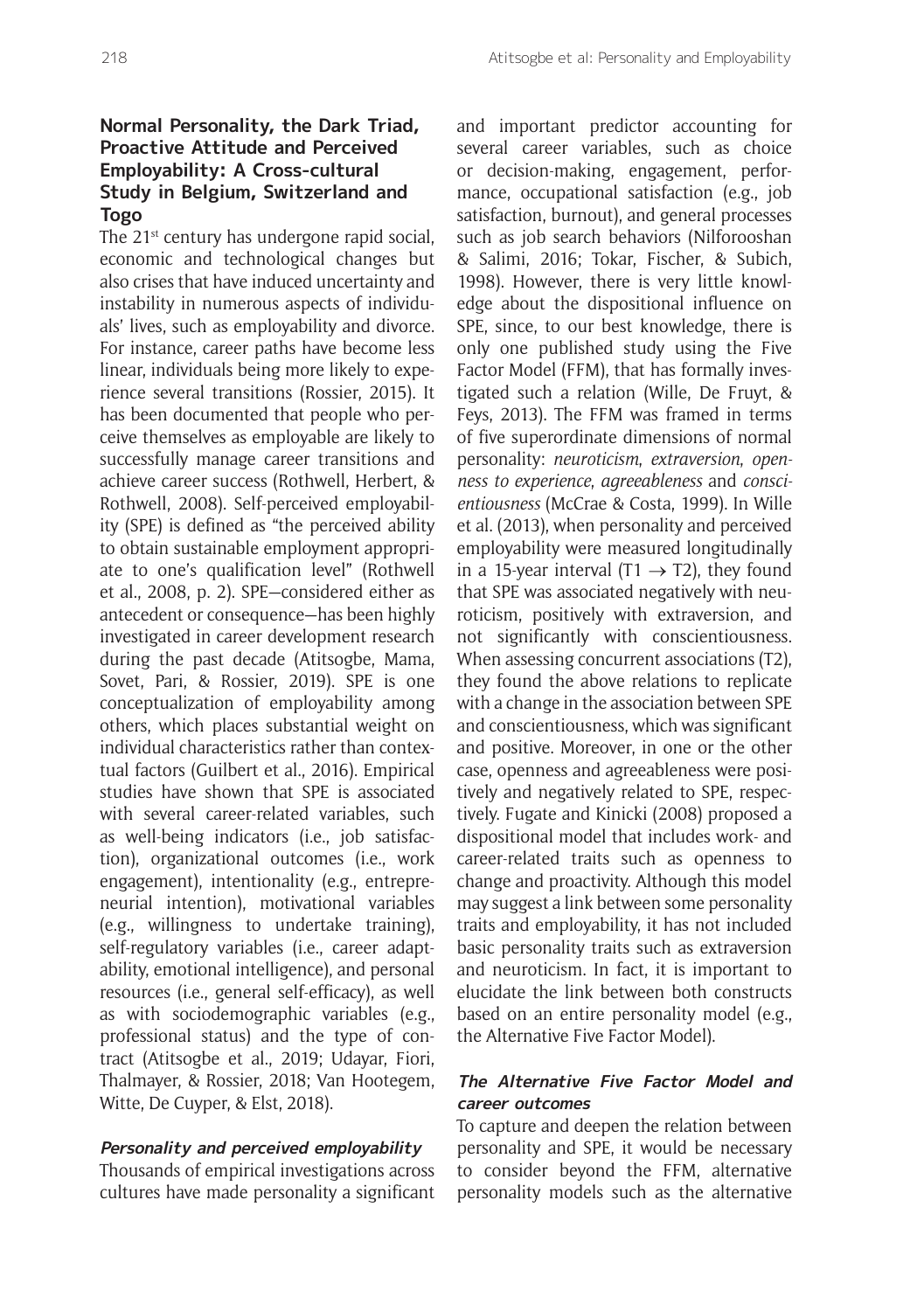five-factor model (AFFM; Aluja, et al., 2010; Blanch, Aluja, & Gallart, 2013). In fact, the AFFM includes dimensions such as *aggressiveness*, *activity* and *sensation seeking* that could be relevant predictors of career outcomes, above and beyond the FFM. In the AFFM, personality is framed in terms of the five dimensions of aggressiveness, activity, extraversion, neuroticism, and sensation seeking. According to the AFFM framework, aggressive individuals are subject to physical and verbal aggression, anger and hostility. Active individuals are described as having work compulsion, being hard-working, capable of carrying on general activities and being restless. Extraversion is associated with characteristics of being positive, warm and socially open. Neurotic people are described as anxious, subject to depression and dependent on others. Sensation seeking is associated with characteristics such as experience seeking, disinhibition, and impulsivity. Past investigations have shown the usefulness of the AFFM dimension of activity to positively predict career engagement and work engagement (e.g., Nilforooshan & Salimi, 2016; Zecca et al., 2015), while sensation seeking was found to negatively contribute to career adaptability (Rossier, Zecca, Stauffer, Maggiori, & Dauwalder, 2012).

### **The dark triad and organizational outcomes**

The dark triad, also referred to as toxic personality, is conceptualized as a constellation of three malevolent personality traits: *Machiavellianism* (manipulativeness, callous affect, and strategic calculation), *narcissism* (ego reinforcement), and *psychopathy* (deficits in affect and self-control) (Jones & Paulhus, 2014). Some researchers have claimed that the dark triad components are interchangeable (McHoskey, Worzel, & Szyarto, 1998). Positive and relatively high correlations are systematically observed between the three constructs (Furnham, Richards, & Paulhus, 2013). However, according to Paulhus and Williams (2002), these three dimensions seem to have some specific

contributions. For instance, a recent metaanalysis has shown that the components of the triad distinctively predict work outcomes such as job performance and counterproductive work behavior (O'Boyle, Forsyth, Banks, & McDaniel, 2012). In particular, Machiavellianism and psychopathy, unlike narcissism, were significantly related to job performance. Moreover, it is worth noting that the predictive effect of Machiavellianism was larger than psychopathy in predicting counterproductive work behavior. Regarding the predictive power of toxic personality compared to bright traits, Scherer, Baysinger, Zolynsky, and LeBreton (2013) have demonstrated that psychopathy, beyond and above the FFM, predicted counterproductive work behavior. More precisely, among all the five FFM traits, only neuroticism significantly predicted the outcome  $(b = .18)$  against psychopathy ( $b = .25$ ). These findings support the usefulness of considering toxic personality and its substantial incremental power in explaining career variables.

#### **The present study**

Given that the context may have an important impact on people's perceived employability (Guilbert et al., 2016), it would be of interest to study the link between personality and SPE across cultures. For this reason, this study aimed to assess the predictive role of normal and malevolent personality traits on SPE and additionally, the role of the potential mediator of proactive attitude across populations in westernized/industrialized (Belgium, Switzerland) and non-westernized/less industrialized contexts (Togo). Although these three countries share French as an official language, relatively large differences can be observed in their political organization and linguistic diversity. For example, Belgium is a federal state with three main communities based on languages (Flemish, French, and German); Switzerland is a confederation of 26 independent cantons grouped into three linguistic regions (French, German, Italian); and Togo is a republic that includes 40 ethnic languages.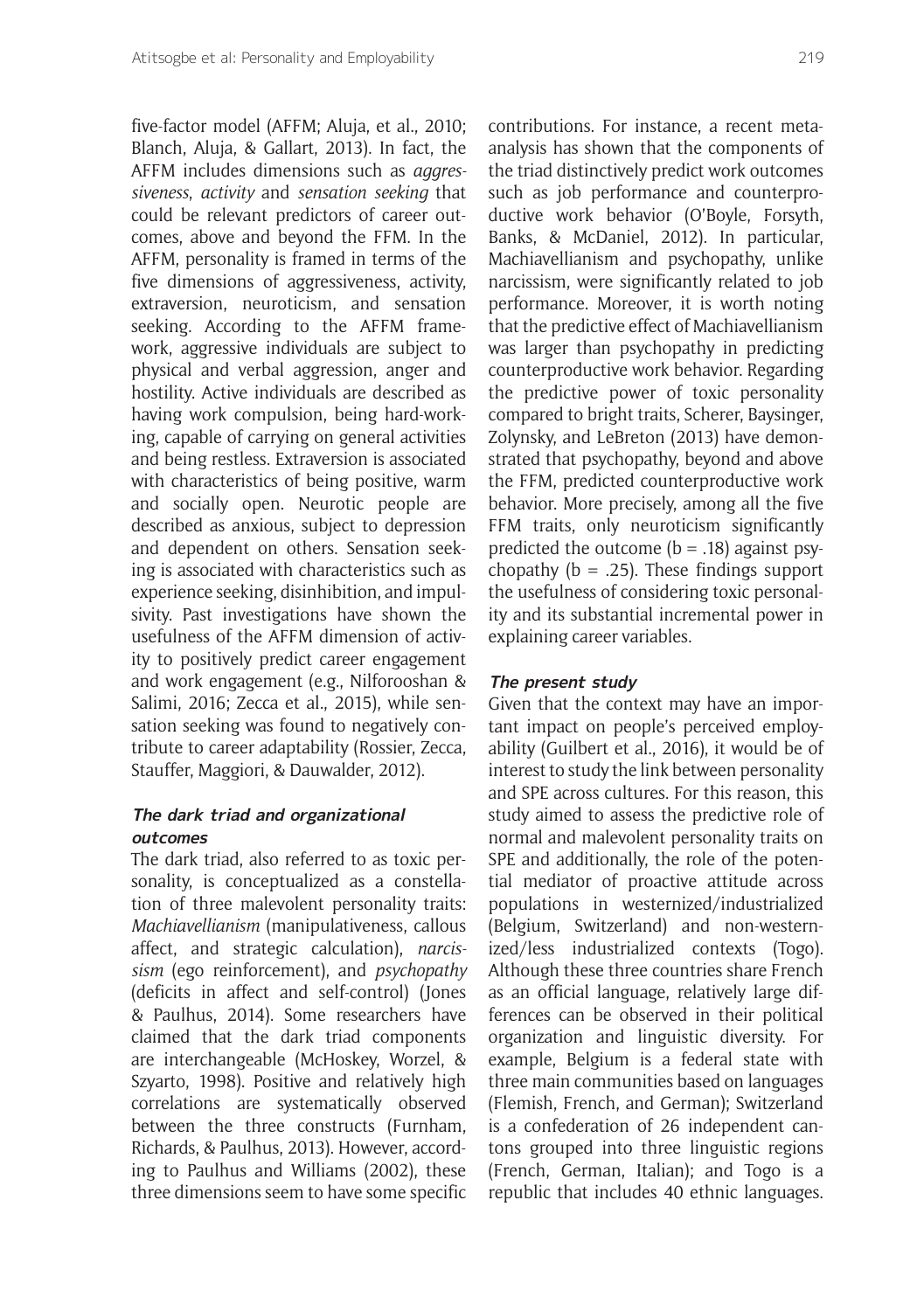These countries may also present significant differences in national culture characteristics, for example in terms of power distance, individualism *versus* collectivism, masculinity *versus* femininity, uncertainty avoidance, long-term *versus* short-term orientation, and indulgence *versus* restraint, among others (Hofstede, Hofstede, & Minkov, 2005). While Belgium and Switzerland may be relatively similar on these dimensions, they differ more from Togo and nearby countries such as Burkina Faso, which, unlike Belgium and Switzerland, is described as collectivist and short-term oriented (Hofstede, 2001; Hofstede et al., 2005). As cultural conditions have been documented to shape individuals' behaviors (Riordan & Vandenberg, 1994), it would be relevant to investigate the relations between personality (described as stable across cultures) and employability (described as a context-dependent variable) across very different cultural contexts.

*Predicting SPE from AFFM and SD3 traits*. Considering the results of Wille et al. (2013) and the notion that developing a positive interpersonal relationship and initiating active behaviors will favor the development of SPE (see Guilbert et al., 2016 for review), we hypothesized that the AFFM's aggressiveness (H1) and neuroticism (H2) will be negatively related to SPE, whereas activity (H3), extraversion (H4), and sensation seeking (H5) will be positively related to SPE across countries. We also expect that higher levels in toxic traits such as strategic manipulation and cynicism (Machiavellianism), inflated self-views (e.g., narcissism) and callous social attitudes and impulsive (e.g., psychopathy) would be positively related to one's perceived ability to obtain sustainable employment. We thus hypothesized that the Dark Triad dimensions will positively relate to SPE across countries (H6).

*The mediating role of proactive attitude.*  According to Potgieter and Coetzee (2013), proactivity refers to "accepting responsibility for one's decisions, setting challenging targets for oneself and identifying opportunities before other people do" (p. 3). Based on this definition, proactivity could be a characteristic adaptation in the terminology of the FFM. In fact, several models consider that the link between personality dimensions and outcomes may be mediated by characteristic adaptations, such as attitudes, goals, plans, self-image, strategies, values or personal strivings, of the FFM traits (McAdams & Pals, 2006; McCrae & Costa, 1999) or regulation processes (Rossier, 2015). A recent metaanalysis has shown that proactivity is linked to the FFM extraversion, openness, and conscientiousness, to organizational variables such as job performance and to individual variables such as work experience (Thomas, Whitman, & Viswesvaran, 2010). Proactivity has also been asserted to positively contribute to employability (Fugate et al., 2004). Consequently, proactive attitude may relate to both personality and SPE and should mediate this relation (H7).

## **Method**

#### **Participants**

A convenience sample of 968 Frenchspeaking participants from three countries participated in this study: Belgium (*n* = 335; 34.6%), Switzerland (*n* = 279; 28.8%) and Togo (*n* = 354; 36.6%). Belgian participants were aged 18 to 85 (*M* = 45.15; *SD* = 17.10) and 49.9% women; Swiss participants were 18 to 83 (*M* = 39.77; *SD* = 16.15) and 58.1% women, and Togolese participants were 18 to 64 (*M* = 29.05; *SD* = 9.75) and 43.5% women. The present study was part of a larger multicultural validation study of the shortened Zuckerman-Kuhlman-Aluja Personality Questionnaire (ZKA-PQ/SF) across 18 cultures (Aluja et al., 2019). More precisely, two additional instruments, assessing SPE and proactive attitude, were included in the research protocol among these three countries. All participants volunteered for the study.

#### **Translations**

Three members of our research team at the University of Lausanne, the first and last authors helped by a third team member,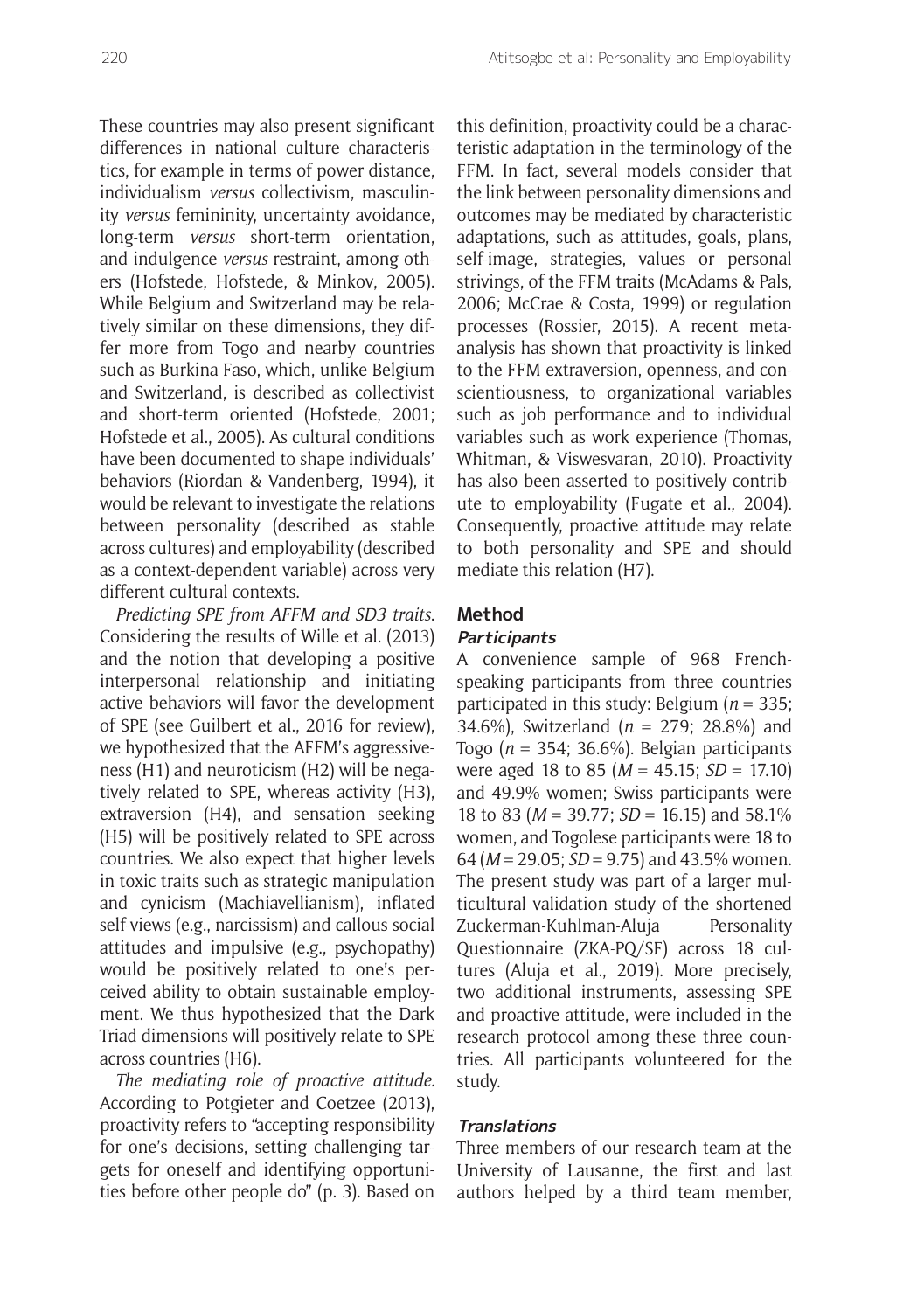translated the Short Dark Triad (SD3; Jones & Paulhus, 2014) into French. This translation was back-translated by another team member and reviewed by the SD3 authors. Items were revised upon agreement between SD3 authors and the authors of this French translation (Appendix A). Furthermore, the Proactive Attitude Scale (Schmitz & Schwarzer, 1999) was translated into French by the same team (Appendix B), following the same procedure without a review of the back-translation by the original authors, although they were allowed to compare the translated version with the original version.

#### **Instruments**

#### The ZKA-PQ/SF

Personality dimensions were assessed using the French version of the Zuckerman-Kuhlman-Aluja Personality Questionnaire (ZKA-PQ/SF; Aluja et al., 2019). This instrument consists of 80 items equally divided into five scales (16 items per scale). Participants were asked to indicate the extent to which each item describes some ways they act and think in certain circumstances using a fourpoint Likert-type scale ranging from *disagree strongly* (1) to *agree strongly* (4). Internal consistency of each scale was assessed by means of Cronbach's alpha. We obtained Cronbach's alpha values of .84, .88, and .81 for aggressiveness, .83, .80, and .72 for activity, .81, .80, and .73 for extraversion, .87, .89, and .83 for neuroticism, and .79, .77 and .58 for sensation seeking in the Belgian, Swiss, and Togolese samples, respectively. All reliability scores were in the acceptable range except the value for the sensation seeking scale in Togo, which was lower.

#### Short Dark Triad

Malevolent personality traits were assessed using the Short Dark Triad (SD3). It consists of 27 items equally divided into three scales (9 items per scale): Machiavellianism, narcissism and psychopathy. Items were rated on a 5-point scale from *strongly disagree* (1) to *strongly agree* (5). Jones and Paulhus (2014) found Cronbach's alphas of .74, .68

and .72 for Machiavellianism, narcissism and psychopathy, respectively, in a combined Canadian-American country sample. The alpha reliability scores were .72, .73, and .63 for Machiavellianism, .59, .64 and .57 for narcissism, and .71, .67 and .51 for psychopathy in the Belgian, Swiss, and Togolese samples, respectively. Overall, the range of reliability scores in the Belgian and Swiss samples were similar to those found across the original sample (Jones & Paulhus, 2014) and were lower in the Togolese sample.

#### Proactive Attitude Scale

Proactive attitude was assessed using our French-translated version (Appendix B) of the Proactive Attitude Scale (PAS; Schmitz & Schwarzer, 1999). This eight-item measure assesses the participants' agency regarding a broad range of life situations. Items were rated on a 4-point scale from *not at all true* (1) to *exactly true* (4). Cronbach's alpha values were .81, .77 and .68 in the Belgian, Swiss, and Togolese samples, respectively.

#### Perceived Employability Scale

Self-perception of employability was assessed using a shortened and adapted version of the Perceived Employability Scale (PES; Praskova, Creed, & Hood, 2015). This ten-item measure evaluates respondents' perceptions of their capability to find a job and stay in the labor market. It contains items such as "People with the same career choice as me are highly valued". Items were rated on a 5-point scale from *strongly disagree* (1) to *strongly agree* (5). Cronbach's alphas were .81, .80 and .71 in the samples from Belgium, Switzerland, and Togo, respectively.

#### **Procedure**

In Belgium and Switzerland, data collection was organized at the University of Liège and the University of Lausanne by the co-authors affiliated to these institutions, respectively. The researchers benefited from the help of undergraduate students in a research practicum. Each student collected surveys from eight adult, volunteer participants in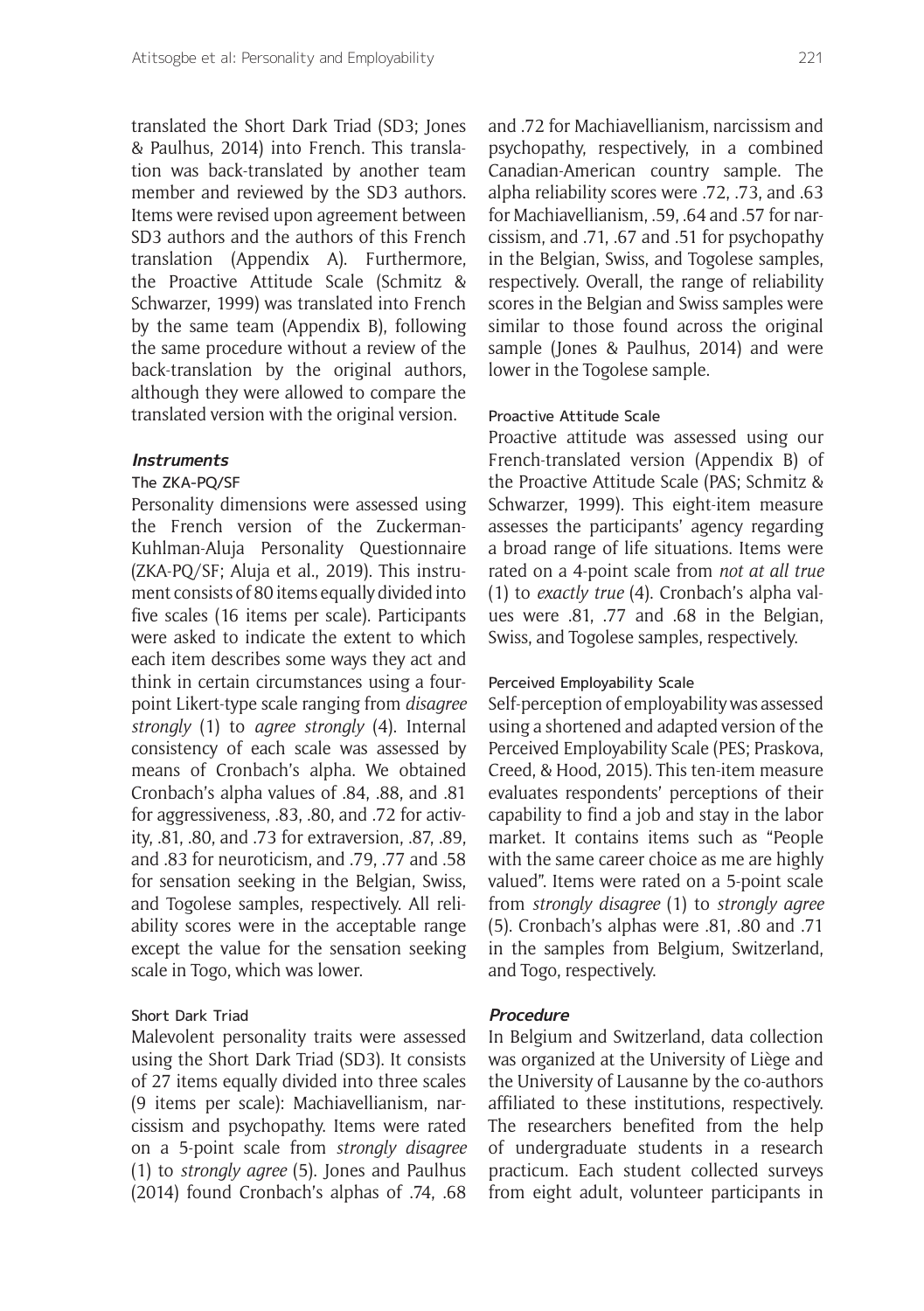the French-speaking parts of Belgium or Switzerland, using the snowball method. The students received course credit for this effort. In Togo, data collection was planned at the University of Lomé by the first and the last authors. The snowball method was used to collect data from adult volunteers in Lomé. Each participant was compensated with prepaid phone credit of 2000 XOF (local currency equivalent to approximately 3 euros). The Belgian, Swiss and Togolese samples consisted of people with a sufficient knowledge of French to understand the survey well.

#### **Analyses**

Descriptive statistics including means, standard deviations, skewness (*S*), kurtosis (*K*), Cronbach's alphas and bivariate correlations were computed using SPSS 25. The normality of the data was assessed based on Shapiro-Wilk test with expected *p*-values above .05 (Shapiro & Wilk, 1965; Razali & Wah, 2011), and the skewness and kurtosis Z-values (calculated by dividing *S* and *K* values by their respective standard error), which should range from −1.96 to +1.96.

Confirmatory factor analyses (CFAs) were conducted for each instrument considering the overall data using AMOS 25.0 with maximum likelihood estimation. Fit indices were analyzed for each scale, and the models were adjusted if necessary. The following fit indices were considered:  $\chi^2$  per degree of freedom (χ<sup>2</sup> /*df*), comparative fit index (CFI), Tucker-Lewis index (TLI) and root mean square error of approximation (RMSEA). Values of  $\chi^2/df$  < 3, CFI and TLI  $\geq$  .90 (Byrne, 2010), and RMSEA ≤ .08 or .05 (Hu & Bentler, 1999) were considered indicative of an acceptable or good fit. Measurement invariance across countries was then separately assessed for each scale by means of multigroup CFAs (see Rossier et al., 2016). Three levels of invariance across countries—configural, metric and scalar—were considered. Cross-cultural methodologists have recommended testing for invariance, the metric being a prerequisite for meaningful cross-group comparisons, and scalar invariance being compulsory for

mean score comparison across cultures (Van de Vijver & Leung, 2001). For metric and scalar invariance, criteria of ∆CFI .01 (Cheung & Rensvold, 2002) and ΔRMSEA .015 (Chen, 2007) were considered.

Two separate multiple-group path analyses considering the ZKA-PQ/SF and the SD3 were conducted to identify personality dimensions that significantly contributed to SPE scores across countries, controlling for age and sex. Dimensions of the ZKA-PQ/SF and SD3 that produced significant paths to SPE in at least one country were considered for two separate mediation models, considering proactive attitude as a mediator and SPE as an outcome. Tests of mediation were performed in structural equation modeling using a multiple group approach.

#### **Results**

#### **Descriptive statistics**

Descriptive statistics for all variables are presented in **Table 1**. Scores of the AFFM aggressiveness, activity, extraversion, neuroticism, and sensation seeking exhibited Shapiro-Wilk's *p* of .000, .269, .303, .243, and .169 for Belgium, .000, .198, .123, .119, and .090 for Switzerland, and .002, .052, .068, .325, and .058 for Togo, respectively. As observed, only FFM aggressiveness scores were not normally distributed across countries (*p* below .05). Regarding Machiavellianism, narcissism, psychopathy and proactive attitudes, Shapiro-Wilk's *p* were of .079, .007, .000, and .000 for Belgium, .019, .009, .000, and .000 for Switzerland, and .075, .003, .016, and .000 for Togo, respectively. As can be seen, among those scales, only Machiavellianism scores in the Belgian and Swiss samples were normally distributed. Some authors argued that scores can still be considered if departure from normality meets these standards: skewness and kurtosis Z-values ranging from −1.96 to +1.96 (Razali & Wah, 2011). Given that all *S* and *K* Z-values ranged from −0.69 to +1.78 for the scales that presented a significant Shapiro-Wilk's *p*, all can be considered for multivariate tests. Overall, most Cronbach's alphas ranged from acceptable to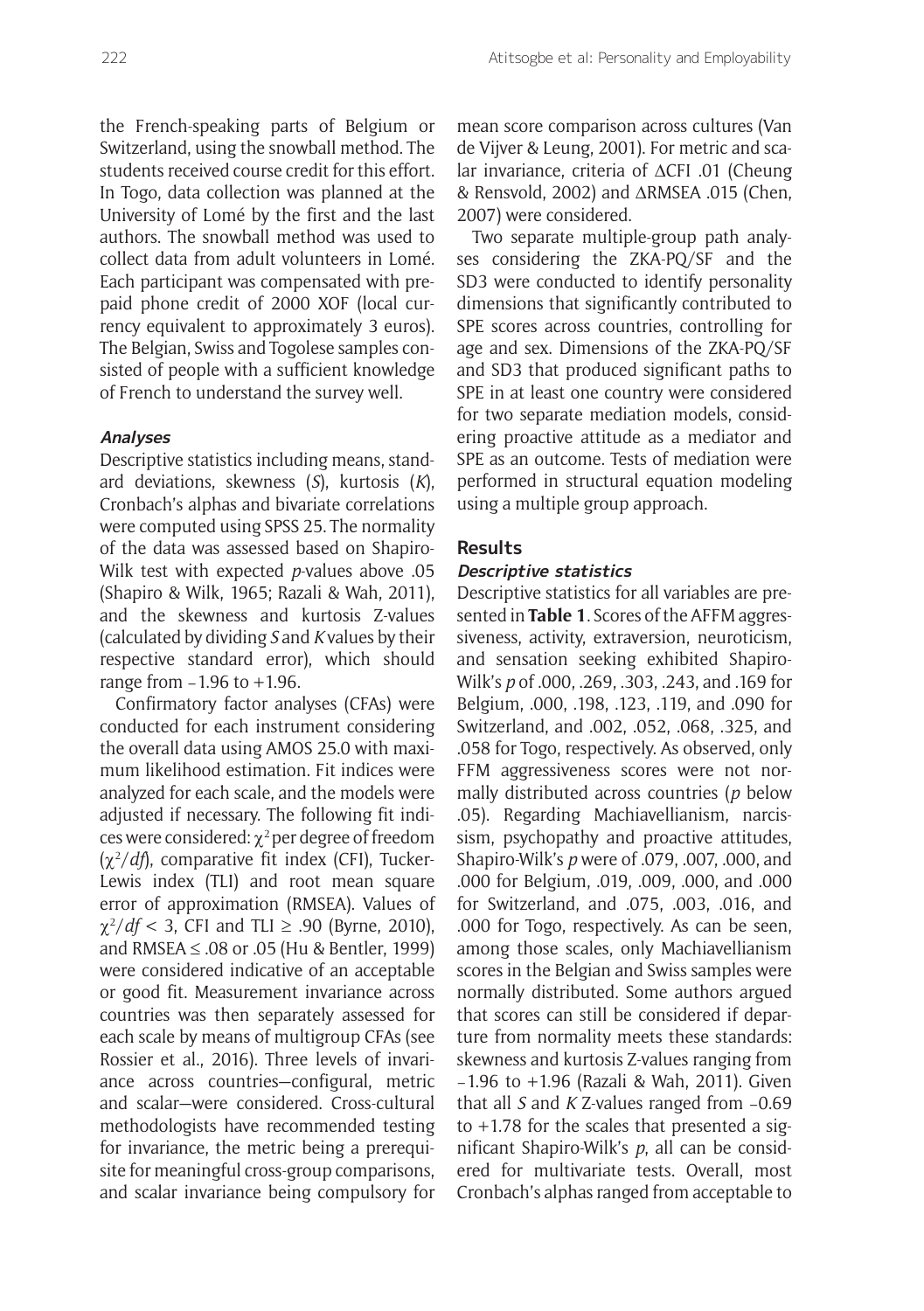| I             |
|---------------|
|               |
| l             |
|               |
|               |
|               |
|               |
|               |
|               |
|               |
|               |
|               |
|               |
|               |
|               |
|               |
|               |
|               |
|               |
|               |
|               |
| ļ             |
|               |
|               |
|               |
|               |
|               |
| I             |
| -<br>}        |
|               |
|               |
|               |
|               |
|               |
|               |
|               |
|               |
|               |
|               |
|               |
|               |
|               |
| ï             |
|               |
|               |
|               |
|               |
|               |
|               |
|               |
| I<br>I        |
|               |
|               |
|               |
|               |
| ֚֘            |
|               |
|               |
|               |
|               |
| 1             |
| ֚֚֬           |
|               |
| l             |
|               |
| $\frac{6}{1}$ |
|               |

|                         | $\overline{\phantom{a}}$ |           | Belgium $(n = 335)$ |         |                |       |           | Switzerland $(n = 279)$ |         |            |       |           | Togo $(n = 354)$ |         |                |
|-------------------------|--------------------------|-----------|---------------------|---------|----------------|-------|-----------|-------------------------|---------|------------|-------|-----------|------------------|---------|----------------|
|                         | Z                        | <b>GS</b> | S                   | ×       | a              | z     | <b>GS</b> | S                       | ×       | ಠ          | Z     | <b>GS</b> | S                | ×       | ಠ              |
| ZKA-PQ/SF               |                          |           |                     |         |                |       |           |                         |         |            |       |           |                  |         |                |
| Aggressiveness          | 34.08                    | 6.82      | 0.50                | 0.08    | 84             | 34.13 | 7.98      | 0.37                    | $-0.17$ | 88         | 33.30 | 7.49      | 0.37             | $-0.17$ | 81             |
| Activity                | 40.71                    | 6.65      | 0.09                | 0.22    | 83             | 40.72 | 6.30      | $-0.15$                 | $-0.18$ | 80         | 45.03 | 5.64      | $-0.15$          | $-0.18$ | 25             |
| Extraversion            | 47.18                    | 5.98      | $-0.12$             | $-0.14$ | $\overline{8}$ | 48.07 | 5.97      | $-0.01$                 | $-0.14$ | 80         | 47.37 | 5.91      | $-0.10$          | $-0.14$ | 73             |
| Neuroticism             | 35.76                    | 7.48      | 0.17                | $-0.10$ | 87             | 35.35 | 8.15      | 0.12                    | $-0.08$ | 89         | 36.27 | 7.67      | 0.12             | $-0.08$ | 83             |
| Sensation seeking       | 40.26                    | 6.87      | $-0.03$             | $-0.28$ | .79            | 40.53 | 6.84      | 0.20                    | 0.46    | 77         | 41.58 | 5.21      | 0.20             | 0.46    | 58             |
| SD <sub>3</sub>         |                          |           |                     |         |                |       |           |                         |         |            |       |           |                  |         |                |
| Machiavellianism        | 26.24                    | 4.86      | 0.18                | $-0.01$ | .72            | 24.64 | 5.30      | $-0.18$                 | 0.02    | .73        | 39.22 | 4.91      | $-0.18$          | 0.02    | G3             |
| Narcissism              | 23.53                    | 4.09      | $-0.28$             | 0.30    | 59             | 24.02 | 4.71      | $-0.12$                 | 0.44    | $\ddot{6}$ | 28.46 | 4.31      | $-0.12$          | 0.44    | 57             |
| Psychopathy             | 18.64                    | 4.91      | 0.55                | 0.69    | 5              | 18.18 | 4.92      | 0.26                    | 0.21    | 55.        | 19.57 | 4.42      | 0.26             | 0.21    | 5              |
| Proactive Attitude      | 3.27                     | 0.46      | $-0.48$             | $-0.19$ | S.             | 3.36  | 0.43      | $-0.80$                 | 0.35    | 77         | 3.52  | 0.39      | $-0.80$          | 0.35    | 68             |
| Perceived Employability | 3.44                     | 0.64      | $-0.49$             | 0.67    | $\overline{8}$ | 3.62  | 0.64      | $-0.33$                 | $-0.08$ | 80         | 3.93  | 0.56      | $-0.33$          | $-0.08$ | $\overline{2}$ |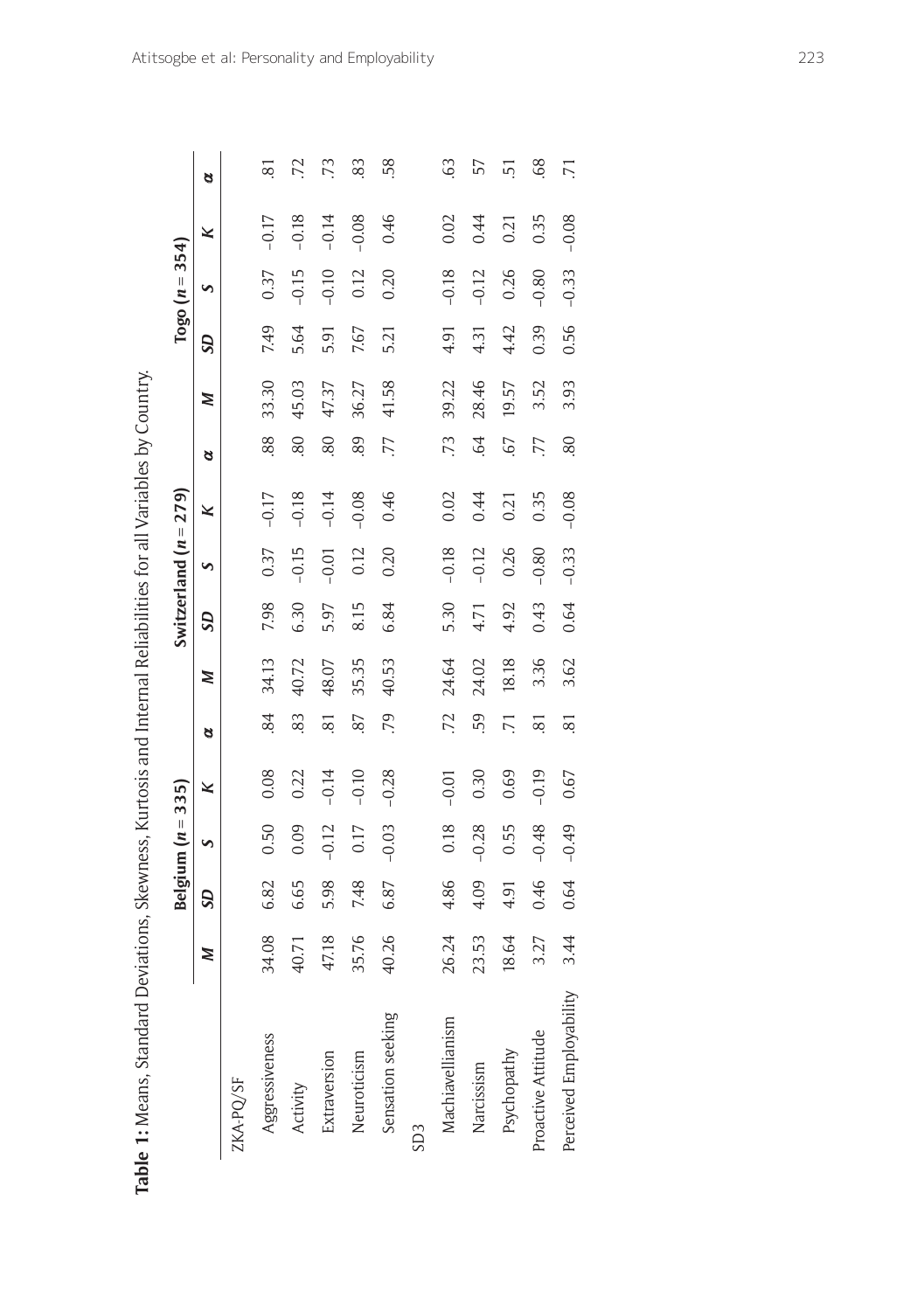good for all scales. Correlations between all variables per country and for the total sample are reported in **Table 2**. Regarding the total sample, SPE related significantly and positively to proactive attitude, personality dimensions of narcissism, activity, sensation seeking, extraversion and Machiavellianism and negatively to neuroticism and aggressiveness. The correlation with psychopathy was nonsignificant. These patterns replicated at the country level with few differences. For instance, nonsignificant correlations were found between SPE and aggressiveness (Belgium) and Machiavellianism (in each of the three countries), whereas a significant correlation was found with psychopathy (Switzerland). With respect to the overall sample, proactive attitude related significantly and positively to narcissism, activity, extraversion and sensation seeking and negatively to neuroticism and aggressiveness. The correlations with Machiavellianism and psychopathy were nonsignificant. These patterns were similar at the county level with the difference that nonsignificant correlations were found regarding aggressiveness (Belgium) and sensation seeking (Switzerland and Togo).

## **Confirmatory factor analyses and measurement invariance**

CFAs considering the overall sample but the instruments separately usually yielded poor initial fit indices:  $\chi^2/df = 9.23$ , CFI = .750, TLI  $= .703$  and RMSEA  $= .092$  for the ZKA-PQ/ SF,  $\chi^2/df = 5.58$ , CFI = .939, TLI = .909 and RMSEA = .069 for the SD3,  $\chi^2$ /*df* = 7.68, CFI  $= .904$ , TLI =  $.865$  and RMSEA =  $.083$  for the PAS, and  $\chi^2$ /*df* = 22.72, CFI = .700, TLI = .615 and RMSEA = .150 for the PES. In fact, several researchers have highlighted that most personality inventories usually exhibit lower fit indices when all dimensions are considered simultaneously (i.e., Rossier et al., 2016), which could explain the poor fit observed for both the ZKA-PQ/SF and SD3. Moreover, it has been argued that item-level models, which were considered for both PAS and PES, usually result in large modification

indices and poor fit (Thompson & Melancon, 1996). The models were adjusted by covarying error terms that had modification indices above 40 for the ZKA-PQ/SF (we also considered two cross-loadings here; the hostility item on neuroticism and the exhibitionism item on sensation seeking), 30 for the SD3, and 20 for both PAS and PES. This significantly improved the fit indices:  $\chi^2/df = 6.03$ , CFI = .854, TLI = .819 and RMSEA = .072 for the ZKA-PQ/SF,  $\chi^2/df =$ 4.25, CFI = .959, TLI = .935 and RMSEA = .058 for the SD3,  $\chi^2/df = 5.14$ , CFI = .946, TLI = .917 and RMSEA = .065 for the PAS. and  $\chi^2/df = 3.19$ , CFI = .976, TLI = .961 and RMSEA = .048 for the PES. With the exception of  $\chi^2/df$ , which is sensitive to sample size, fit indices for the instruments, except for those of the ZKA-PQ/SF, met the statistical requirements.

To test the applicability of each instrument to our three country samples, the above adjusted models were used in four separate multigroup CFAs:  $\chi^2/df = 2.70$ ,  $CFI = .862$ , TLI =  $.829$  and RMSEA =  $.042$  for the ZKA-PQ/SF,  $\chi^2/df = 2.41$ , CFI = .939, TLI  $= .904$  and RMSEA = .038 for the SD3,  $\chi^2/df$  $= 2.12$ , CFI = .958, TLI = .939 and RMSEA = .034 for the PAS, and  $\chi^2/df = 2.58$ , CFI = .947,  $TLI = .915$  and RMSEA =  $.041$  for the PES. The configural, metric and scalar invariance were tested to evaluate if the participants of the three countries interpreted the measures in a conceptually similar way. Results are summarized in **Table 3**. SD3 and PES clearly achieved the three levels of invariance. The PAS nearly reached scalar invariance, but not the ZKA-PQ/SF that exhibited fit indices around threshold or below acceptable standards, when all dimensions were considered together. In fact, Aluja et al. (2019) have demonstrated that this instrument could easily exhibit metric invariance across cultures (including our three countries) but not scalar if its factors were tested independently. Overall, our four scales were fully or nearly metric invariant, allowing the study of interrelations between these instruments across groups.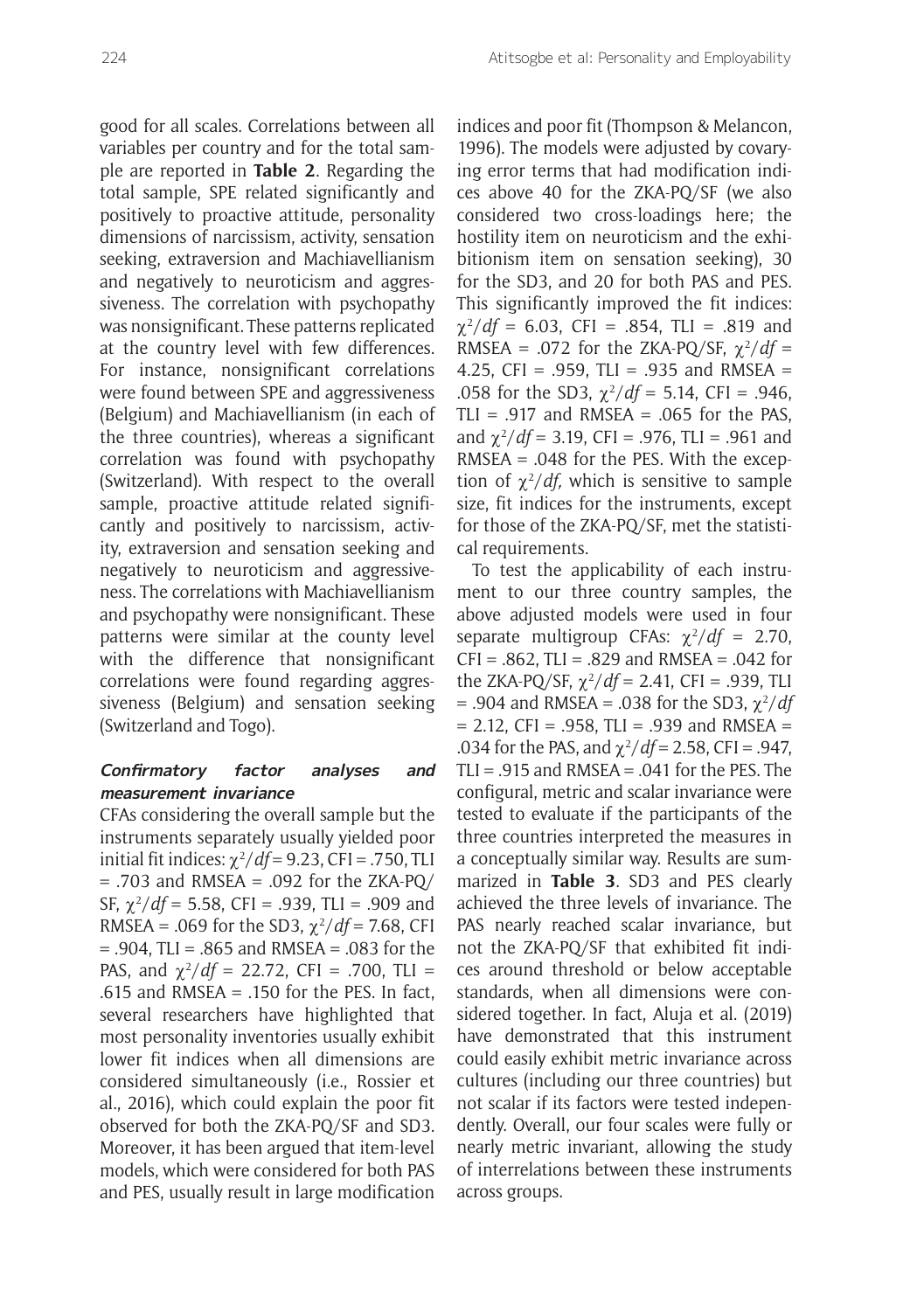| I                     |
|-----------------------|
|                       |
|                       |
|                       |
|                       |
|                       |
| $-1 - 1 - 1 = -1$     |
|                       |
|                       |
|                       |
|                       |
| -<br>-<br>-<br>-<br>- |
|                       |
|                       |
|                       |
|                       |
|                       |
|                       |
|                       |
|                       |
|                       |
|                       |
|                       |
|                       |
|                       |
|                       |
|                       |
|                       |
|                       |
|                       |
|                       |
|                       |
|                       |
|                       |
|                       |
|                       |
|                       |
| うころうきりこう りょくりょう       |
|                       |
|                       |
|                       |
|                       |
|                       |
|                       |
|                       |
|                       |
|                       |
|                       |
|                       |
|                       |
|                       |
| ֘<br>;                |

| Scale                                                                                                                                                                                                                                                                                                                                                                                                                                                   |                |                 |                  |                 | <b>Belgium and Togo</b> |                 |            |                |         |                     |                |                 |                | Switzerland and Total sample |                 |                  |                |                 |                |                 |
|---------------------------------------------------------------------------------------------------------------------------------------------------------------------------------------------------------------------------------------------------------------------------------------------------------------------------------------------------------------------------------------------------------------------------------------------------------|----------------|-----------------|------------------|-----------------|-------------------------|-----------------|------------|----------------|---------|---------------------|----------------|-----------------|----------------|------------------------------|-----------------|------------------|----------------|-----------------|----------------|-----------------|
|                                                                                                                                                                                                                                                                                                                                                                                                                                                         | <b>SK</b>      | ¥               | E(X)             | Ë               | SS                      | ≸               | ≸          | PS             | K       | EE                  | <b>Q</b>       | Q               | K              | Ë                            | SS              | ≸                | ≸              | PS              | K              | PE              |
| Aggressiveness<br>$\overline{(\overline{AC})}$                                                                                                                                                                                                                                                                                                                                                                                                          |                | $\overline{0}$  | $\overline{0}$   | $\overline{17}$ | $\overline{c}$          | 28.             | 20         | 47             | $50 -$  | 06                  |                | $\dot{5}$       | $-0.06$        | $\widetilde{\Xi}$            | $\overline{17}$ | 38.              | $\frac{16}{1}$ | 50              | $-14$          | $-.22$          |
| Activity (AC)                                                                                                                                                                                                                                                                                                                                                                                                                                           | 02             |                 | 20               | $-0.07$         | $\overline{.18}$        | $-0.08$         | $\ddot{1}$ | $-.02$         | 33      | 27                  | 0 <sup>3</sup> |                 | 06             | $-0.07$                      | 0 <sub>1</sub>  | $\overline{.}10$ | 24             | $-0.3$          | 20             | .29             |
| Extraversion (EX)                                                                                                                                                                                                                                                                                                                                                                                                                                       | $-16$          | 27              |                  | $-30$           | 28.                     | $-0.03$         | 28.        | $\overline{0}$ | 33      | .19                 | $-0.7$         | $\overline{17}$ |                | $-28$                        | 22              | Ę                | 27             | $-14$           | 35             | $\overline{21}$ |
| Neuroticism (NE)                                                                                                                                                                                                                                                                                                                                                                                                                                        | $\overline{5}$ | $-.02$          | $-38$            |                 | $-0.06$                 | $\overline{17}$ | $-20$      | $\overline{0}$ | $-23$   | $-23$               | $\ddot{34}$    | $-0.04$         | $-32$          |                              | $-10$           |                  | $-32$          | $\ddot{ }$      | $-29$          | $-31$           |
| Sensation seeking<br>(SS)                                                                                                                                                                                                                                                                                                                                                                                                                               | 20             | ಸ               | $\overline{14}$  | $\ddot{c}$      |                         | $\ddot{=}$      | 37         | ξč.            | 29      | 32                  | $\overline{0}$ | $\overline{0}$  | 22             | <b>P</b>                     |                 | $\overline{.18}$ | 38.            | 96              | $\overline{0}$ | $\ddot{ }$      |
| Machiavellianism<br>(MA)                                                                                                                                                                                                                                                                                                                                                                                                                                | 22             | $\overline{12}$ | $-0.07$          | 26              | 27                      |                 | 29         | 48             | $-0.06$ | 06                  | 25             | $\ddot{=}$      | $-0.8$         | $\ddot{5}$                   | $\overline{c}$  |                  | 55.            | SO.             | $-0.08$        | $-0.02$         |
| Narcissism (NA)                                                                                                                                                                                                                                                                                                                                                                                                                                         | $\ddot{c}$     | 29              | 22               | $-0.01$         | 23                      | 27              |            | 55.            | 26      | $\widetilde{\cdot}$ | $\Xi$          | ξč.             | 22             | $-13$                        | 33              | $\overline{40}$  |                | $\overline{40}$ | 27             | $\ddot{c}$      |
| Psychopathy (PS)                                                                                                                                                                                                                                                                                                                                                                                                                                        | 43             | $\ddot{\rm o}$  | $-0.8$           | 25              | 26                      | 35              | 18         |                | $-20$   | $\overline{15}$     | 45             | $\overline{6}$  | $-0.0$         |                              | 32              | 45               | 32             |                 | $-0.08$        | $-12$           |
| Proactive Attitude<br>$(\mathbb{R})$                                                                                                                                                                                                                                                                                                                                                                                                                    | $-16$          | $\overline{0}$  | $\overline{.10}$ | $-21$           | $\overline{0}$          | $\overline{0}$  | 23         | $-0.04$        |         | 46                  | $-12$          | $\ddot{.}30$    | 25             | $-23$                        | $\frac{8}{18}$  | $\overline{0}$   | 32             | $-0.02$         |                | 51              |
| Self-Perceived<br>Empl. (PE)                                                                                                                                                                                                                                                                                                                                                                                                                            | $-10$          | 26              | $\overline{17}$  | $-15$           | $\ddot{1}$              | -07             | 33         | .02            | 50      |                     | $-10$          | $\ddot{34}$     | $\frac{8}{18}$ | $-.20$                       | 23              | $\overline{12}$  | 39             | 06              | 52             |                 |
| Note: Empl. = Employability; AG, AG, EX, NE, and SS are dimensions of the ZKA-PQ/SF; MA, NA, and PS are those of the SD3. Correlations on the left side are above<br>the diagonal for Belgium and below the diagonal for Togo. Correlations on the right side are above the diagonal for Switzerland and below the diagonal for the<br>total sample; nonsignificant correlations are in bold; $p < 0.05$ for $r < 1.4$ and $p < 0.01$ for $r \ge 1.4$ . |                |                 |                  |                 |                         |                 |            |                |         |                     |                |                 |                |                              |                 |                  |                |                 |                |                 |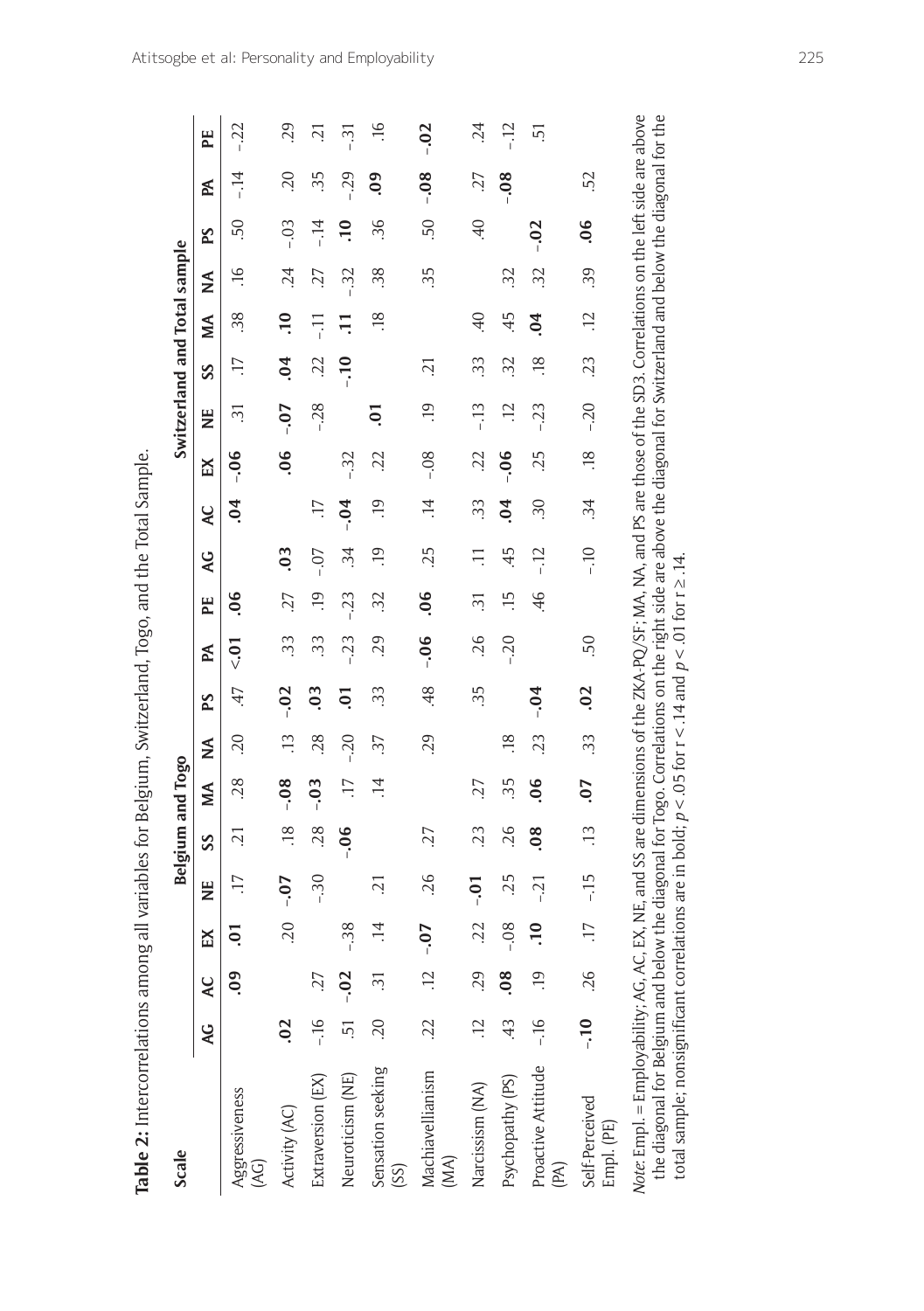| Dimensions/scales                        |     | $\chi^2$ | ď              | $\chi^2/df$ | p      | E    | $\overline{u}$ | <b>RMSEA</b> | $\Delta \chi^2$ | $\Delta df$     | d      | <b>ACFI</b> | <b>NLIV</b>    | <b>ARMSEA</b> |
|------------------------------------------|-----|----------|----------------|-------------|--------|------|----------------|--------------|-----------------|-----------------|--------|-------------|----------------|---------------|
| $ZKA$ -PQ/SF (MI $\geq$ 40)              |     |          |                |             |        |      |                |              |                 |                 |        |             |                |               |
| Configural Invarian                      | ප   | 1239.50  | 459            | 2.70        | < .001 | 862  | 829            | 042          |                 |                 |        |             |                |               |
| Metric Invariance                        |     | 1349.14  | 499            | 2.70        | < .001 | 850  | 828            | 042          | 109.64          | $\overline{40}$ | < .001 | 012         | .001           | < .001        |
| Invariance                               |     | 1491.29  | 529            | 2.82        | < .001 | 830  | 817            | .043         | 142.15          | 30              | < .001 | .020        | 011            | .001          |
| $SD3 (MI \geq 30)$                       |     |          |                |             |        |      |                |              |                 |                 |        |             |                |               |
| Configural Invarian                      | ି । | 166.46   | 69             | 2.41        | 001    | 939  | 904            | 038          |                 |                 |        |             |                |               |
| Metric Invariance                        |     | 189.93   | $\overline{8}$ | 2.35        | < .001 | .931 | 908            | 037          | 23.46           | $\overline{c}$  | 024    | .008        | .004           | .001          |
| Scalar Invariance                        |     | 210.85   | 93             | 2.27        | < .001 | 926  | 914            | .036         | 20.92           | $\overline{c}$  | .052   | 005         | 006            | .001          |
| PAS ( $MI \geq 20$ )                     |     |          |                |             |        |      |                |              |                 |                 |        |             |                |               |
| Configural Invariance                    |     | 114.33   | 54             | 2.12        | < .001 | 958  | 934            | 034          |                 |                 |        |             |                |               |
| Metric Invariance                        |     | 144.60   | 89             | 2.13        | < .001 | 946  | 933            | .034         | 30.27           | $\overline{4}$  | < .001 | 012         | $\overline{0}$ | 5001          |
| Scalar Invariance                        |     | 164.88   | $\overline{C}$ | 2.35        | 5001   | 933  | 920            | 037          | 20.28           | $\sim$          | 5001   | 013         | 013            | 003           |
| PES ( $Ml \geq 20$ )                     |     |          |                |             |        |      |                |              |                 |                 |        |             |                |               |
| Configural Invarian                      | ର   | 217.02   | 84             | 2.58        | < .001 | 947  | 915            | 041          |                 |                 |        |             |                |               |
| Metric Invariance                        |     | 235.33   | 102            | 2.31        | 5001   | 947  | 930            | 037          | 18.30           | $\frac{8}{2}$   | 435    | 5001        | 015            | .004          |
| Scalar Invariance                        |     | 242.42   | 104            | 2.33        | 5001   | 945  | 928            | 037          | 7.10            | $\mathcal{L}$   | 029    | .002        | .002           | 5001          |
| <i>Note:</i> $MI = Modification indices$ |     |          |                |             |        |      |                |              |                 |                 |        |             |                |               |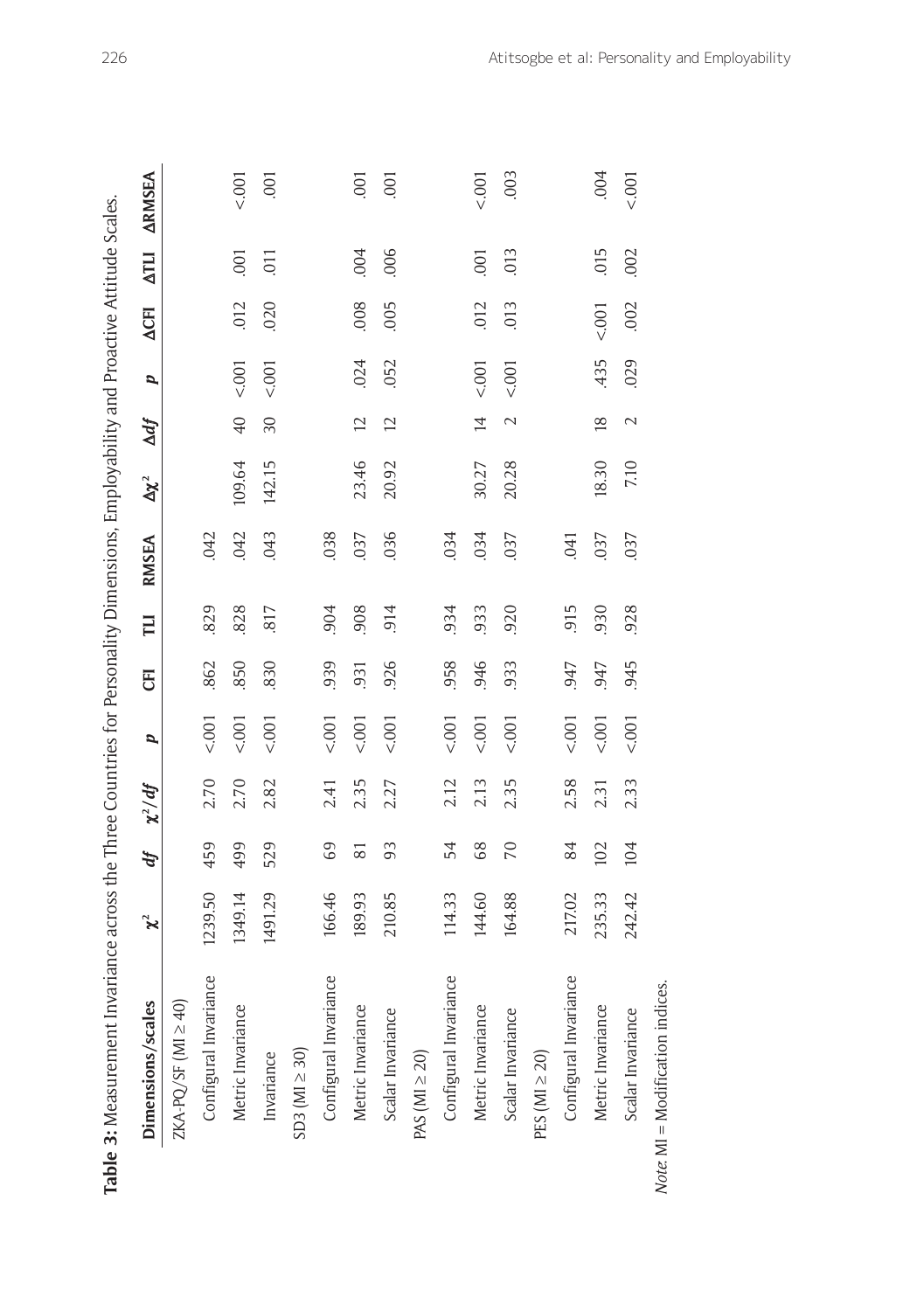## **Personality and self-perceived employability in each country**

Path analyses revealed that the model with the ZKA-PQ/SF explained 19%, 20% and 16% of the variance in SPE for the samples from Belgium, Switzerland and Togo, respectively. Regarding age and sex, which were controlled, age significantly impacted SPE for Belgian (b = −.19, *p* < .01) and Togolese (b = −.21, *p* < .001) samples. Moreover, sex significantly impacted SPE for those in Togo only (b = −.11, *p* < .05), in favor of women. Only activity exhibited a strong positive effect on SPE in the three samples (Belgium, b = .27; Switzerland, b = .28; Togo, b = .24; all  $p < .001$ ), followed by a negative effect of neuroticism (Belgium, b = −.21, *p* < .001; Switzerland, b = −.19 *p* < .01; Togo, b = −.21, *p* < .001) and aggressiveness (Switzerland, b = −.19 *p* < .001), and a positive effect of sensation seeking (Belgium, b = .19, *p* < .001; Switzerland, b = .19 *p* < .001). The model with SD3 explained 13% of the variance in SPE for the samples from Belgium and Switzerland and 12% for the samples from Togo. Of the controlled variables, only age significantly impacted SPE, which occurred in the Belgian sample (b = −.17, *p* < .01). Only narcissism exhibited a strong positive effect on SPE in the three samples (Belgium, b = .29; Switzerland, b = .33; Togo, b = .33; all  $p < .001$ ), followed by psychopathy with a significant negative effect only in the Swiss sample (b = -.27; *p* < .001).

#### **Proactive attitudes as a mediator**

As shown in **Figure 1**, extraversion and Machiavellianism, which failed to predict SPE in previous analyses, were not included in the mediation model (a) and model (b), which considered the ZKA-PQ/SF and the SD3. The two models fit the overall data well, considering adjustments based on the modification indices above 20. Fit indices for model (a) were  $\chi^2/df = 4.69$ , CFI = .997, TLI = .905 and RMSEA = .062, and those for model (b) were  $\chi^2/df = .63$ , CFI = 1.00, TLI = 1.00 and RMSEA = .00. The multigroup mediation tests using these models and 5,000

bootstrap samples with 95% bias-corrected confidence intervals provided overall good fit indices for both model (a),  $\chi^2/df = 2.52$ ,  $CFI = .996$ ,  $TLI = .880$  and RMSEA = .040, and model (b), χ<sup>2</sup> /*df* = 1.32, CFI = .997, TLI = .978 and  $RMSEA = .018$ .

Mediation analyses were based on Shrout and Bolger (2002) recommendations. According to these authors and as reviewed by Nilforooshan and Salimi (2016), a full mediation is observed when the following three conditions are met simultaneously: a significant total effect of the predictor on the criterion (1), a significant indirect effect of the predictor on the criterion via the mediator (2) and a nonsignificant direct effect of the predictor on the criterion after having introduced the mediator in the model (3). A partial mediation is observed when the two last conditions are met simultaneously.

In model (a), the total, indirect and direct effects of ZKA-PQ/SF dimensions on SPE through proactive attitude were tested. As seen in **Table 4**, the indirect and direct effects of activity on SPE across countries were significant, suggesting that proactive attitude partially mediated between activity and SPE across cultural contexts. Moreover, partial mediation was observed with neuroticism in the Belgian and Togolese samples, while full mediation was observed in the Swiss sample as the direct effect of neuroticism on SPE became nonsignificant. The indirect effect of neuroticism on SPE in this full mediation was particularly strong ( $b = -.10$ , *p* < .001). Furthermore, proactive attitude fully mediated between sensation seeking and SPE in the Belgian sample only, and no mediation was observed in the two other samples. Finally, no mediation was observed in the relation involving aggressiveness in any of the three samples.

In model (b), significant indirect and direct effects of SD3's narcissism on SPE were observed in each sample, suggesting a partial mediation of proactive attitude across cultural contexts. The indirect effects in this mediation were particularly strong in the three samples (Belgium, b = .12; Switzerland,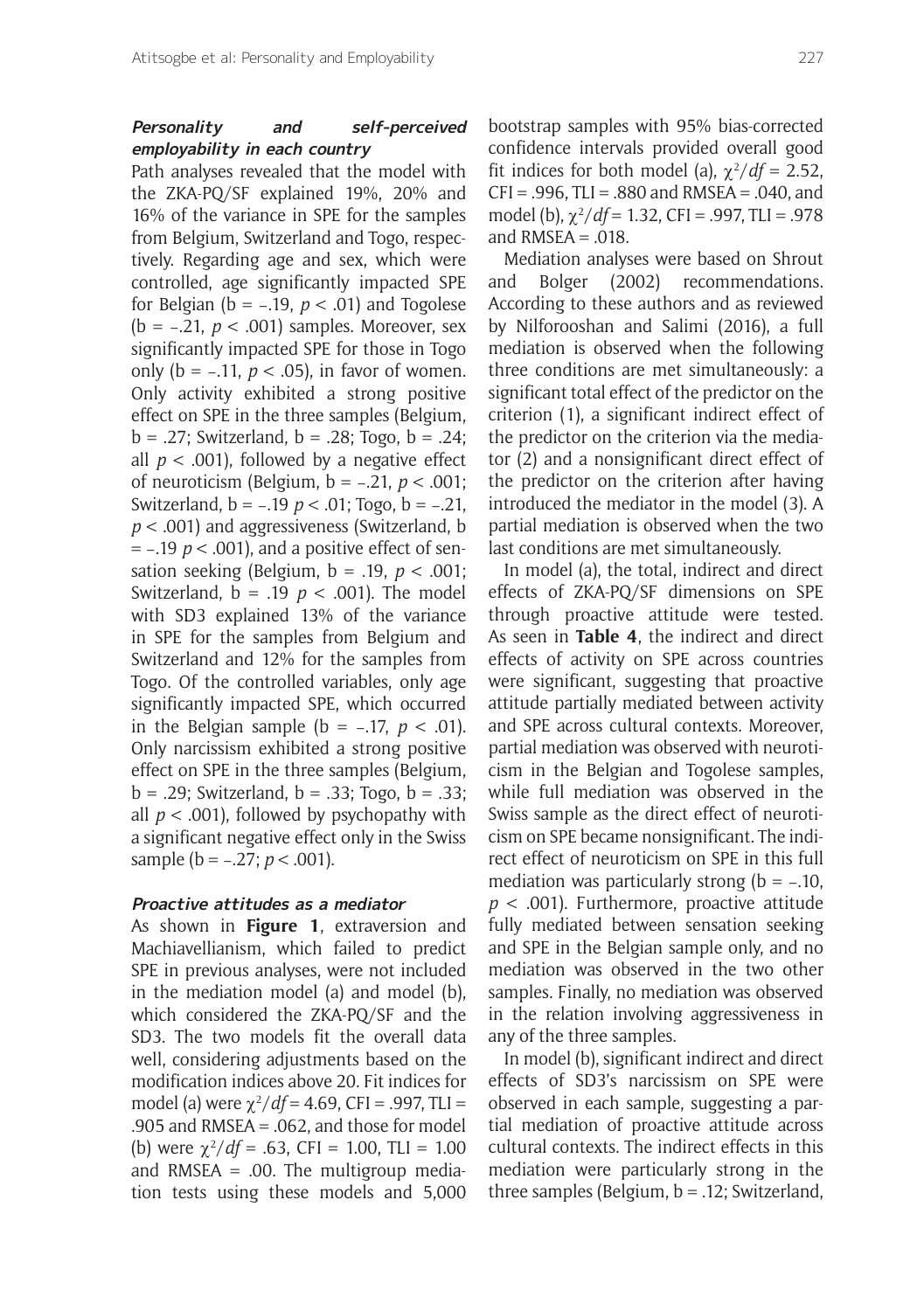

**Figure 1:** The mediation models showing direct and indirect relations between personality dimensions and perceived employability through proactive attitude for the Belgian, Swiss and Togolese samples, respectively; age and sex were controlled; the percentage of variance explained are in bold; covariation among personality dimensions are not reported (\* *p* < .05; \*\* *p* < .01; \*\*\* *p* < .001).

b = .16; Togo, b = .11, all *p* < .001). Moreover, a partial mediation was observed with psychopathy in Switzerland with a strong indirect effect (b = −.10, *p* < .01), while no mediation was observed in the two other samples.

#### **Discussion**

#### **Construct validity and measurement invariance across countries**

The aim of this study was to investigate the relations between personality, the dark triad, proactive attitudes and SPE in three different contexts, while considering proactive attitude as a mediator and SPE as an outcome. Thus, we examined the cross-cultural invariance of each scale. We observed that all scales did reach metric invariance that allows comparisons of regression or mediation models across groups. The ZKA-PQ/SF and the PAS did not reach scalar invariance, so it is not relevant to compare mean scores across groups (Van de Vijver & Leung, 2001). In fact, it has been widely highlighted that scalar invariance is difficult to reach for most personality models (Rossier et al., 2016). However, the SD3, as well as the PES, exhibited scalar invariance across countries suggesting that means of these scales can be compared across countries. The ZKA-PQ/SF nearly reached metric invariance but not scalar, suggesting that contextspecific norms have to be considered for this scale. Moreover, Aluja et al. (2019) demonstrated that this scale could easily attain metric invariance if its dimensions were considered separately.

## **Contribution of normal and malevolent personality traits to self-perceived employability**

Regarding personality, as hypothesized, aggressiveness (H1) was negatively related to SPE but only in the Swiss sample. This implies that in this country, low aggressive individuals reported higher levels of SPE than high aggressive individuals. One explanation for these differences could be that the reputation of Switzerland as a peaceful country might shape sensitivity to aggressiveness in this context in general compared to the two other ones, as the Swiss participants reported relatively higher aggressiveness. Describing one's self relying on the group one belongs to, was referred to as reference-group effect, which is based on social comparison (Heine,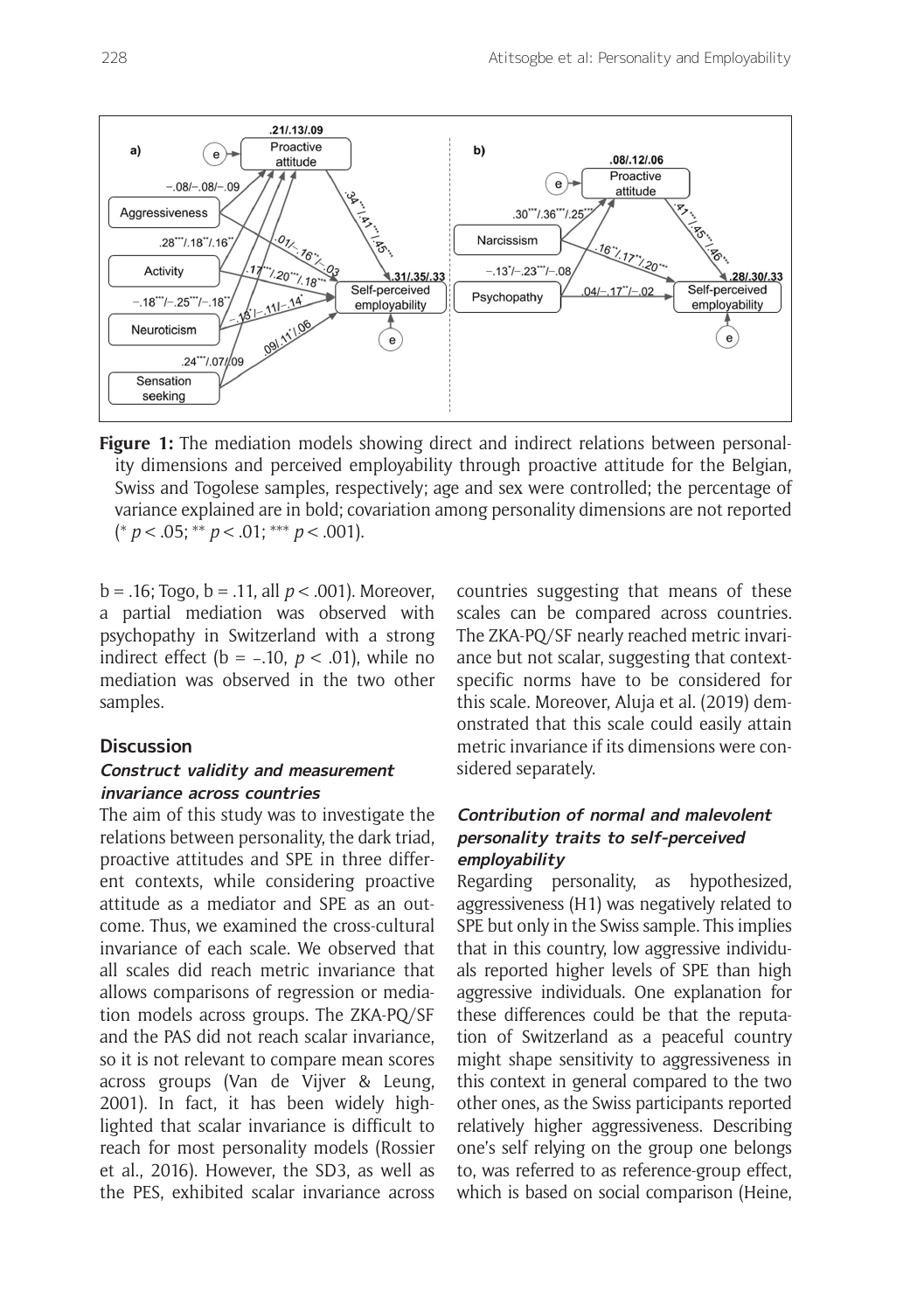|                   |            | Belgium $(n = 335)$ |                |                           |            | Switzerland $(n = 279)$ |     |                            |            |                          | Togo ( $n = 354$ ) |                 |
|-------------------|------------|---------------------|----------------|---------------------------|------------|-------------------------|-----|----------------------------|------------|--------------------------|--------------------|-----------------|
|                   | <b>STE</b> | <b>SIE</b>          | SDE            | Result                    | <b>STE</b> | <b>SIE</b>              | SDE | Result                     | <b>STE</b> | SIE                      | SDE                | Result          |
| ZKA-PO            |            |                     |                |                           |            |                         |     |                            |            |                          |                    |                 |
| Aggressiveness    |            | $-0.3$              | $\overline{0}$ | No med                    | $-.19***$  | $-0.0$                  |     | $-.16***$ No med           | $-0.7$     | $-0.7$                   | $-0.3$             | No med          |
| Activity          | $.26***$   | $.09***$            | $.17**$        | Part med                  | $.28**$    | $.08**$                 |     | .20 <sup>**</sup> Part med | $.25**$    | $.07**$                  | $.18***$           | Part med        |
| Neuroticism       | $-19**$    | $-0.06***$          | $-13*$         | Part med                  | $-21**$    | $-10***$                |     | Full med                   | $-22***$   | $-0.08$ **               | $-.14**$           | Part med        |
| Sensation seeking | $.17**$    | $.08***$            | $\overline{6}$ | Full med                  | $\ddot{4}$ |                         |     | No med                     |            | $\widetilde{\mathrm{O}}$ | $\frac{8}{2}$      | No med          |
| SD <sub>3</sub>   |            |                     |                |                           |            |                         |     |                            |            |                          |                    |                 |
| Narcissism        | $.28**$    | $.12***$            |                | $.16***$ Part med $.33**$ |            | $.16***$                |     | $.17***$ Part med          | $32**$     | $.11***$                 |                    | .20*** Part med |
| Psychopathy       |            | $-0.5$              |                | $04$ No med $-27**$       |            | $-10**$                 |     | $-.17***$ Part med         | $-0.0$     | $-0.4$                   | $-0.02$            | No med          |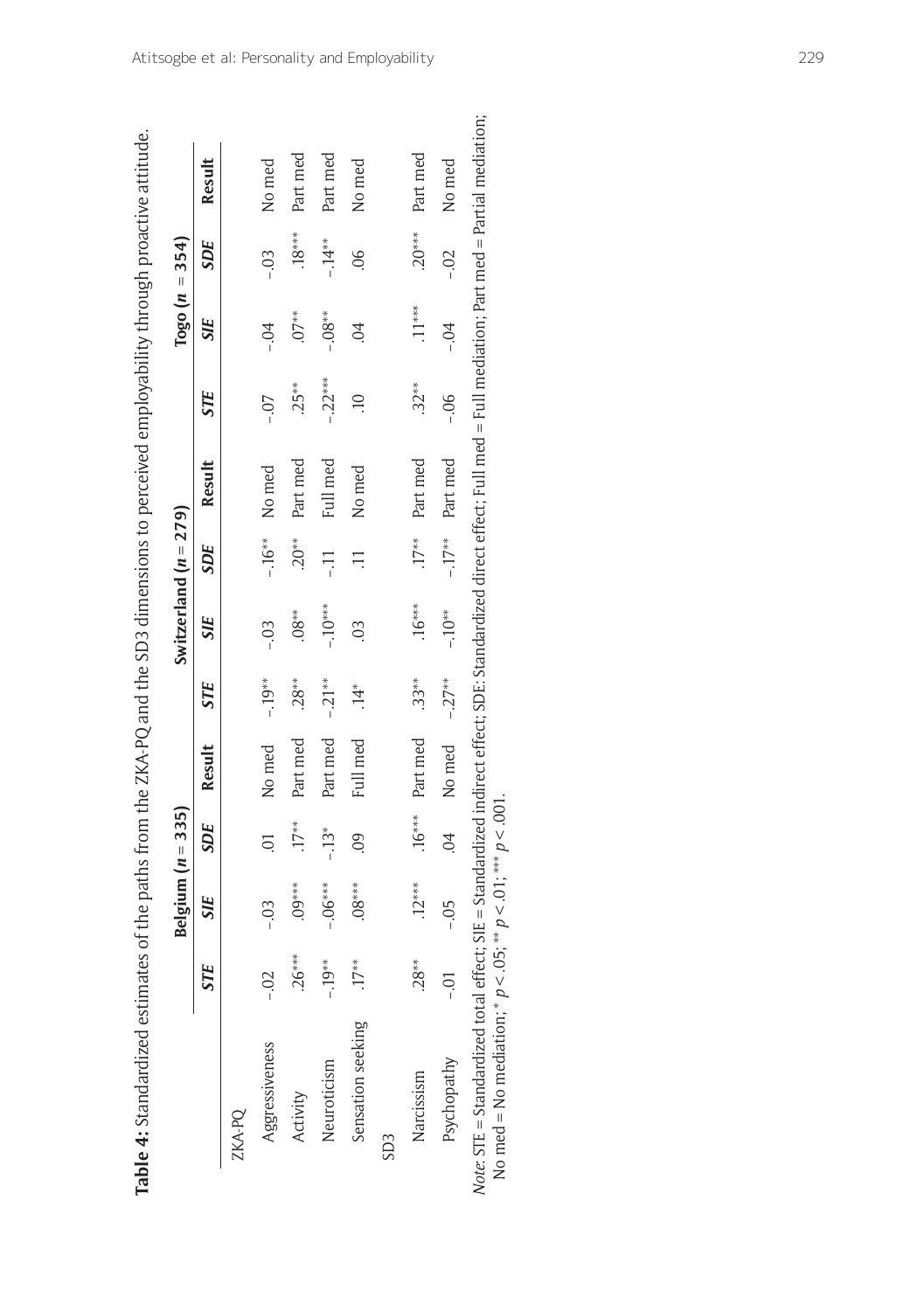Lehman, Peng, & Greenholtz, 2002). This might strengthen the perception of aggressiveness as deviant behavior that may not sustain the self-perception of employability in this context. If the reference-group effect could be a very plausible explanation here, very few studies have confirmed its impact on personality traits (Mõttus et al., 2012). As expected, neuroticism (H2) and activity (H3) were related negatively and positively, respectively, to SPE across the three countries, but not extraversion (H4). These findings imply that lower levels of neuroticism are associated with higher levels of SPE and that higher levels of activity are associated with higher levels of SPE across cultures, which is consistent with previous findings that considered the FFM (Wille et al., 2013). In fact, this study showed strong similarities with previous studies regarding the link between the above personality traits and other career outcomes, such as career engagement and work engagement (Nilforooshan & Salimi, 2016; Rossier et al., 2012). The contribution of sensation seeking (H5) was supported in our two European samples but not in our African sample, suggesting that this relation may be context-dependent. In fact, according to Hofstede's (1991) classification, Belgium and Switzerland are members of the same pool of individualistic countries, which are culturally distant from Togo, which has been classified as a collectivist country. It is likely that the expression of sensation seeking in terms of behavior is moderated by contextual norms. For example, self-affirmation is more tolerated, even encouraged in individualistic cultures compared to collectivist ones. In fact, there is a difference between the willingness to sensation seek and its expression in terms of behavior, and it is very likely that the willingness to sensation seek is more easily expressed in individualistic cultures, where social pressure, hierarchy, power distance, and conformism are very important (Hofstede, 1991). This could explain why sensation seeking, which may be associated with self-affirmation (Churchill et al., 2018), failed to be related to SPE. Another explanation could be that sensation seeking is a composite of four distinct characteristics—adventure seeking, experience seeking, disinhibition and susceptibility/impulsivity— (Aluja et al., 2019), whose respective contributions to SPE are still unclear and need to be elucidated and clarified. Moreover, many individuals in collectivist countries grow up in relatively controlling families (valuing in-group regulation) characterized by the use of pressure and control rather than autonomy-supporting families (Shin & Kelly, 2013). It may follow that the link between activity and self-perception of employability is not direct as observed in our western samples. Instead, it may be mediated by other significant unexplored variables in these contexts. Furthermore, the rapid social, economic and technological changes and the recent economic crises have induced uncertainty, instability, increased competition and vulnerability in most western populations. Regarding careers, this situation henceforth requires individuals to update their competencies, flexibility, proactivity and a need to be active to escape the threat (Rossier, 2015). This could explain why higher levels of activity are significantly associated with higher levels of self-perceived employability in these contexts.

We expected positive associations between malevolent traits and SPE across countries (H6), which was partially confirmed. Results showed that narcissism significantly and positively predicted SPE across cultures. This suggested that high narcissistic individuals reported higher levels of SPE regardless of culture. This can be explained by the fact that narcissism is the most self-enhancement-oriented of the dark triad (Paulhus & Williams, 2002). Additionally, a recent investigation across 49 countries revealed that narcissism, unlike the Machiavellianism and psychopathy, was rated highly in 90% of cases (Jonason et al., 2020). Moreover, contrary to our expectation, psychopathy negatively related to SPE, but this relation was significant in the Swiss sample only. This finding seemed to highlight a sensitiveness of the swiss context to deficits in affect and self-control (i.e, psychopathy) in explaining subjective perceptions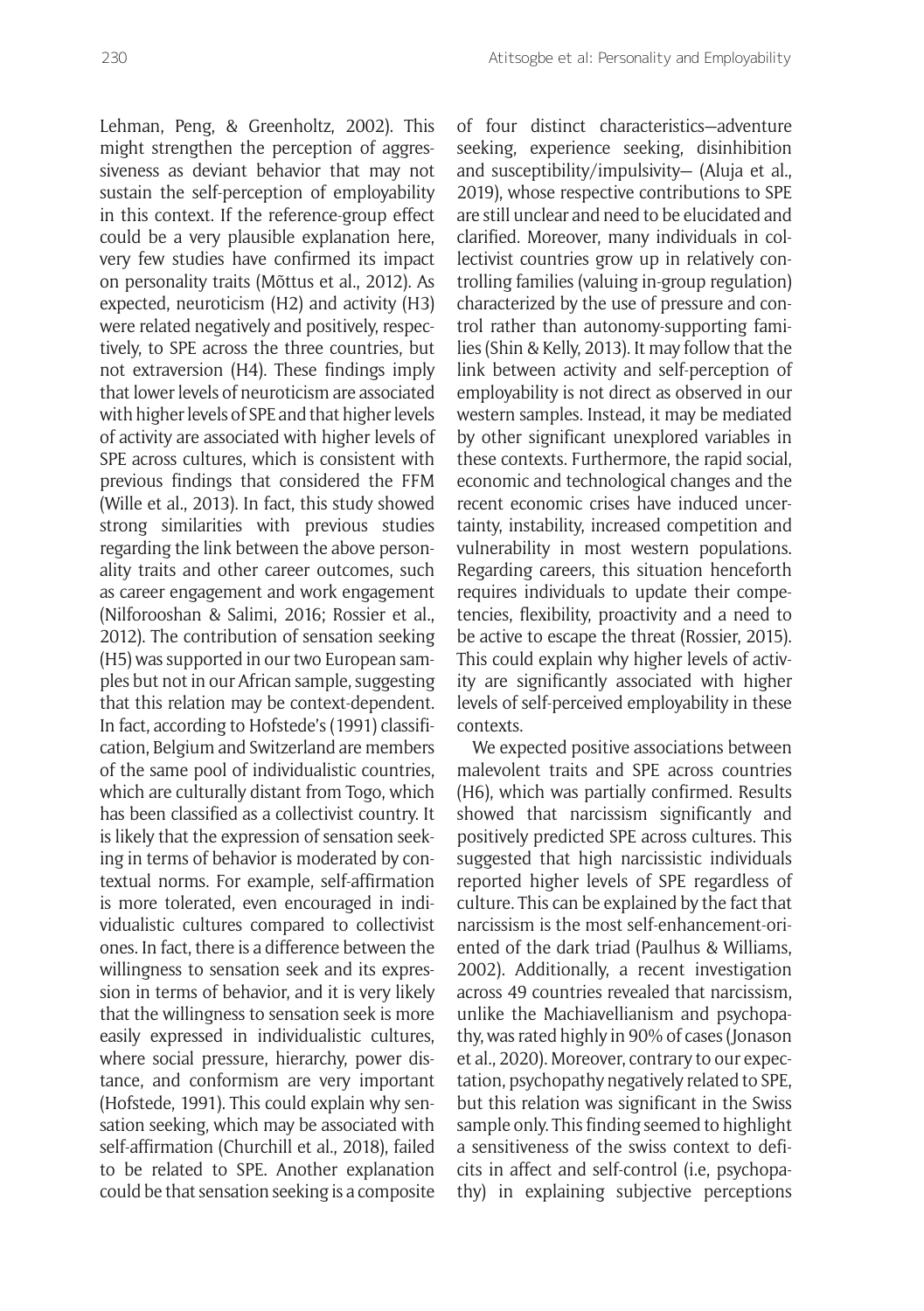of employability. Further research should deepen this aspect. Finally, Machiavellianism did not predict SPE in any of the countries. One explanation can be that Machiavellians are reality-based (Paulhus and Williams, 2002); therefore, Machiavellianism seems to be more relevant in explaining operative career behaviors such as job performance or counterproductive work behaviors (O'Boyle et al., 2012) than nonoperative career variables such as SPE. Overall, this study supported the notion that, although correlated (positively) to a high extent, the toxic traits of narcissism, Machiavellianism, and psychopathy can have some specific (and even contrasted) contributions to career outcomes (Paulhus & Williams, 2002).

Findings also showed other cross-cultural differences: sex differences for self-perceived employability were observed in Togo (in favor of women) but not in Belgium or Switzerland. Although not part of our main hypotheses, this deserves a few comments. Atitsogbe, Moumoula, Rochat, Antonietti, and Rossier (2018) reported higher career indecision in Burkinabe women compared to men, compared to no gender differences among Swiss adults, suggesting that cultural conceptions of masculinity and femininity matters. Atitsogbe and colleagues (2018) argued that in most African societies, more responsibility is attributed to men in forming a family, which pushes them to make early career decisions. Drawing on these findings, one could expect differences in career outcomes such as perceived employability across these contexts. However, our findings showed higher perceived employability for women than for men in Togo. This could be attributed to gender equality campaigns that were strengthened in sub-Saharan Africa and implemented through law-making by policymakers in Togo in particular during the past decade. Togolese women have recently experienced a previously unprecedented rise to higher positions, which may have fostered self-confidence, self-efficacy and self-perceived employability among young generation women in this country.

## **The mediation of proactive attitude between both normal and malevolent personality traits and perceived employability**

The FFM framework has highlighted the indirect role of personality in the expression of behaviors through characteristic adaptation variables. In line with this theoretical position, we hypothesized that proactive attitude would mediate between personality dimensions and SPE (H7). We found that proactive attitude mediated between the personality dimensions of activity, neuroticism and narcissism and SPE across countries. Proactive attitude fully mediated between sensation seeking and SPE in the Belgian sample, and no such mediation was observed in either of the two other samples. Overall, the results suggested that one possibility for increasing SPE would be to encourage proactivity. The findings reaffirm the importance of proactivity in the process leading to career development outcomes (Ling et al., 2017).

#### **Limitations and further research**

There are some limitations to this study. First, the study samples collected from each country were convenience samples and thus heterogeneous. Second, employment status was not assessed and subsequently not controlled for. Obtaining employment status and more homogenous samples would have provided more precision in the results. Third, the ethnocultural diversity, which may vary from one country to another, was not controlled for in this study. This may call into question the homogeneity of each national sample. Controlling for this parameter could have brought more precisions on our samples. This study contributed to the extension of the literature regarding the contribution of the AFFM and the SD3 to career development outcomes by adopting a cross-cultural approach. It supported the empirically significant contributions of the ZKA-PQ/SF's activity and neuroticism measures and that of SD3's narcissism to SPE in a cross-cultural manner. A significant contribution of the sensation seeking dimension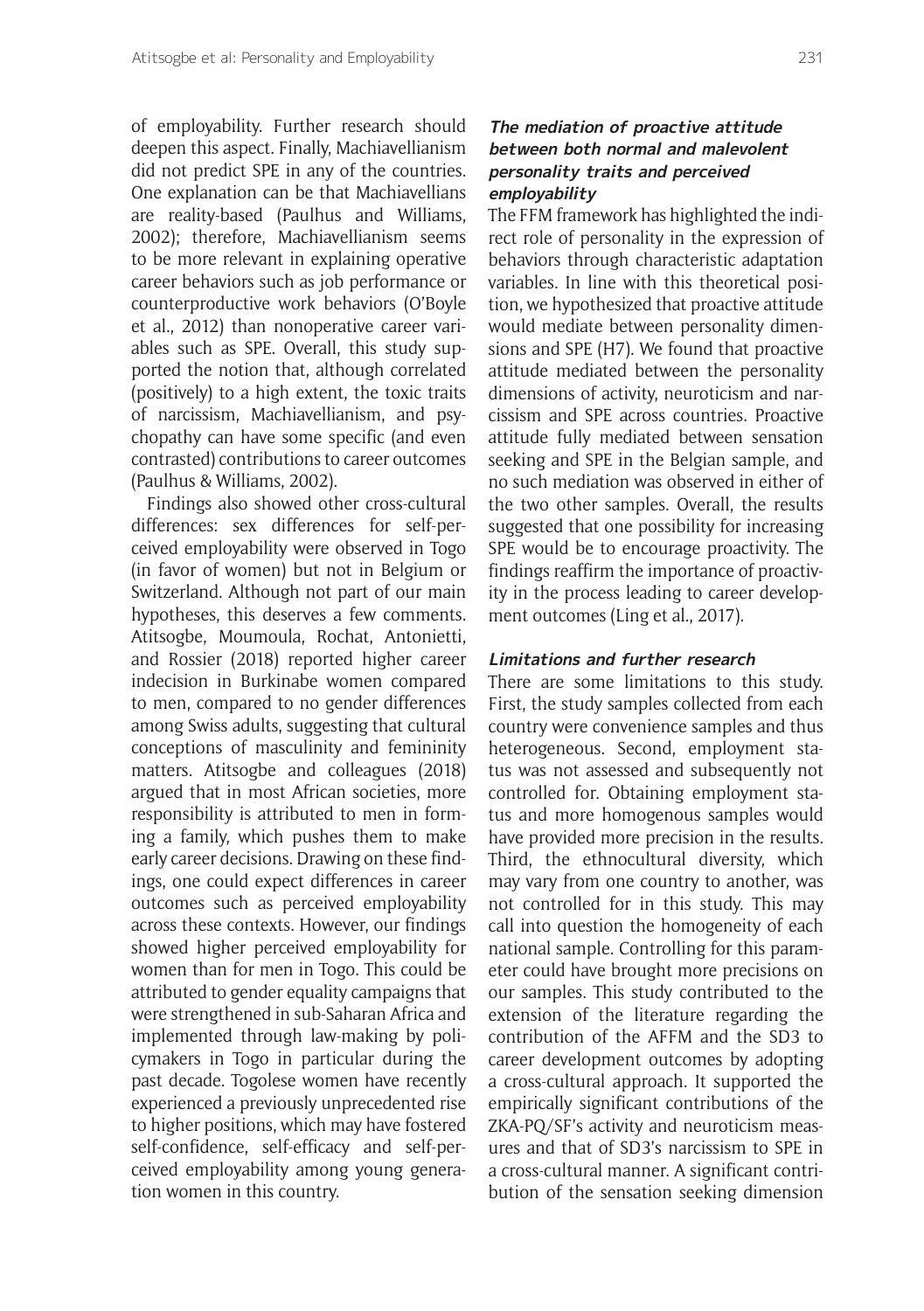was observed across the two European samples but failed in the African sample. Further research involving other cultural contexts would be necessary to elucidate the nature of the investigated relations and provide more substantial explanations regarding cross-cultural similarities and differences.

## **Additional Files**

The additional files for this article can be found as follows:

- **Appendix A.** French translation of the Short Dark Triad. DOI: [https://doi.org/](https://doi.org/10.5334/pb.520.s1) [10.5334/pb.520.s1](https://doi.org/10.5334/pb.520.s1)
- **Appendix B.** French translation of the Proactive Attitude Scale DOI: [https://](https://doi.org/10.5334/pb.520.s2) [doi.org/10.5334/pb.520.s2](https://doi.org/10.5334/pb.520.s2)

## **Competing Interests**

The authors have no competing interests to declare.

## **Author Contribution**

The contribution of Kokou A. Atitsogbe was supported by the Swiss Government Excellence Ph.D. Scholarship no. 2015.0639/ Togo/OP. The contribution of Jérôme Rossier was made partly within the Research for Development (r4d) program financed by the Swiss National Science Foundation (SNF) and the Swiss Agency for Development and Cooperation (grant no. IZO8ZO\_177295), the National Centre of Competence in Research-LIVES (grant no. 51NF40-160590), and the project about normal and dysfunctional personality characteristics supported by the SNF (grant no. 100014\_156540).

## **References**

- **Aluja, A.,** et al. (2019). Multicultural validation of the Zuckerman–Kuhlman–Aluja personality questionnaire shortened form (ZKA-PQ/SF) across 18 cultures. *Assessment*. Advanced online publication. DOI: [https://](https://doi.org/10.1177/1073191119831770) [doi.org/10.1177/1073191119831770](https://doi.org/10.1177/1073191119831770)
- **Aluja, A., Kuhlman, M.,** & **Zuckerman, M.**  (2010). Development of the Zuckerman–

Kuhlman–Aluja personality questionnaire (ZKA-PQ): A factor/facet version of the Zuckerman–Kuhlman personality questionnaire (ZKPQ). *Journal of Personality Assessment, 92*, 416–431. DOI: [https://doi.org/10.1080/00223891.201](https://doi.org/10.1080/00223891.2010.497406) [0.497406](https://doi.org/10.1080/00223891.2010.497406)

- **Atitsogbe, K. A., Mama, P. N., Sovet, L., Pari, P.,** & **Rossier, J.** (2019). Perceived employability and entrepreneurial intentions across university students and job seekers in Togo: The effect of career adaptability and self-efficacy. *Frontiers in Psychology, 10*, 1–14. DOI: [https://doi.](https://doi.org/10.3389/fpsyg.2019.00180) [org/10.3389/fpsyg.2019.00180](https://doi.org/10.3389/fpsyg.2019.00180)
- **Atitsogbe, K. A., Moumoula, I. A., Rochat, S, Antonietti, J.-P.,** & **Rossier, J.** (2018). Vocational interests and career indecision in Switzerland and Burkina Faso: Crosscultural similarities and differences. *Journal of Vocational Behavior, 107*, 126– 140. DOI: [https://doi.org/10.1016/j.](https://doi.org/10.1016/j.jvb.2018.04.002) [jvb.2018.04.002](https://doi.org/10.1016/j.jvb.2018.04.002)
- **Blanch, A., Aluja, A.,** & **Gallart, S.** (2013). Personality assessment through internet: Factor analyses by age groups of the ZKA Personality Questionnaire. *Psychologica Belgica, 53*, 101–119. DOI: [https://doi.](https://doi.org/10.5334/pb-53-4-101) [org/10.5334/pb-53-4-101](https://doi.org/10.5334/pb-53-4-101)
- **Byrne, B. M.** (2010). *Structural equation modeling with AMOS: Basic concepts, applications, and programming*. New York, NY: Routledge.
- **Chen, F. F.** (2007). Sensitivity of goodness of fit indices to lack of measurement invariance. *Structural Equation Modeling, 14*, 464–504. DOI: [https://doi.](https://doi.org/10.1080/10705510701301834) [org/10.1080/10705510701301834](https://doi.org/10.1080/10705510701301834)
- **Cheung, G. W.,** & **Rensvold, R. B.** (2002). Evaluating goodness-of-fit indexes for testing measurement invariance. Structural Equation Modeling: *A Multidisciplinary Journal, 9*, 233–255. DOI: [https://](https://doi.org/10.1207/S15328007SEM0902_5) [doi.org/10.1207/S15328007SEM0902\\_5](https://doi.org/10.1207/S15328007SEM0902_5)
- **Churchill, S., Jessop, D. C., Goodwin, S., Ritchie, L.,** & **Harris, P. R.** (2018). Selfaffirmation improves music performance among performers high on the impulsivity dimension of sensation seeking. *Psychol-*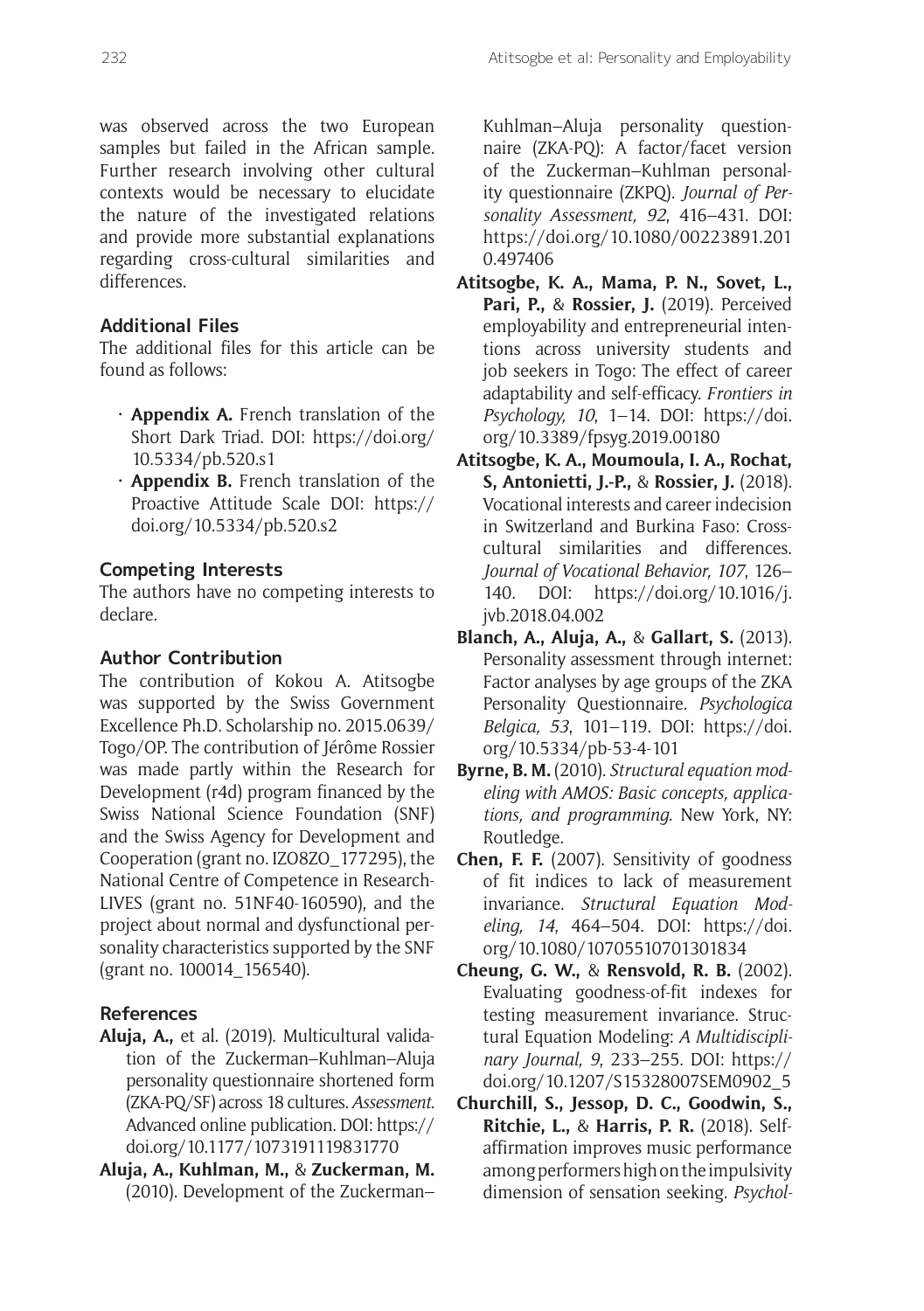*ogy of Music, 46*, 292–302. DOI: [https://](https://doi.org/10.1177/0305735617705007) [doi.org/10.1177/0305735617705007](https://doi.org/10.1177/0305735617705007)

- **Fugate, M., Kinicki, A. J.,** & **Ashforth, B. E.** (2004). Employability: A psycho-social construct, its dimensions, and applications. *Journal of Vocational Behavior, 65*, 14–38. DOI: [https://doi.org/10.1016/j.](https://doi.org/10.1016/j.jvb.2003.10.005) [jvb.2003.10.005](https://doi.org/10.1016/j.jvb.2003.10.005)
- **Furnham, A., Richards, S. C.,** & **Paulhus, D. L.** (2013). The Dark Triad of personality: A 10-year review. *Social and Personality Psychology Compass, 7*, 199–216. DOI: <https://doi.org/10.1111/spc3.12018>
- **Heine, S. J., Lehman, D. R., Peng, K.,** & **Greenholtz, J.** (2002). What's wrong with cross-cultural comparisons of subjective Likert scales?: The reference-group effect. Journal of *Personality and Social Psychology, 82*(6), 903–918. DOI: [https://doi.](https://doi.org/10.1037/0022-3514.82.6.903) [org/10.1037/0022-3514.82.6.903](https://doi.org/10.1037/0022-3514.82.6.903)
- **Hofstede, G.** (1991). Empirical models of cultural differences. In N. Bleichrodt, & P. J. D. Drenth (Eds.), *Contemporary issues in cross-cultural psychology* (pp. 4–20). Lisse, the Netherlands: Swets & Zeitlinger.
- **Hofstede, G.** (2001). *Culture's consequences: Comparing values, behaviors, institutions, and organizations across nations*. Thousand Oaks, CA: Sage Publications.
- **Hofstede, G., Hofstede, G. J.,** & **Minkov, M.** (2005). *Cultures and organizations: Software of the mind* (Vol. 2). New York: Mcgraw-hill.
- **Hu, L.,** & **Bentler, P. M.** (1999). Cutoff criteria for fit indexes in covariance structure analysis: Conventional criteria versus new alternatives. *Structural Equation Modeling: A Multidisciplinary Journal, 6*, 1–55. DOI: [https://doi.](https://doi.org/10.1080/10705519909540118) [org/10.1080/10705519909540118](https://doi.org/10.1080/10705519909540118)
- **Jonason, P., Żemojtel-Piotrowska, M., Piotrowski, J., Sedikides, C., Campbell, K. W., Gebauer, J., … Mamuti, A.** (2020). Country-Level correlates of the Dark Triad traits in 49 countries. *Journal of personality*, 1–16. DOI: [https://doi.org/10.1111/](https://doi.org/10.1111/jopy.12569) [jopy.12569](https://doi.org/10.1111/jopy.12569)
- **Jones, D. N.,** & **Paulhus, D. L.** (2014). Introducing the short dark triad (SD3): A

brief measure of dark personality traits. *Assessment, 21*, 28–41. DOI: [https://doi.](https://doi.org/10.1177/1073191113514105) [org/10.1177/1073191113514105](https://doi.org/10.1177/1073191113514105)

- **McAdams, D. P.,** & **Pals, J. L.** (2006). A new Big Five: Fundamental principles for an integrative science of personality. *American Psychologist, 61*, 204–217. DOI: [https://doi.org/10.1037/0003-](https://doi.org/10.1037/0003-066X.61.3.204) [066X.61.3.204](https://doi.org/10.1037/0003-066X.61.3.204)
- **McCrae, R. R.,** & **Costa, P. T. Jr.** (1999). A five-factor theory of personality. In L. Pervin & O. P. John (Eds.), *Handbook of personality: Theory and research* (2nd ed., pp. 139–153). New York, NY: Guilford Press.
- **McHoskey, J. W., Worzel, W.,** & **Szyarto, C.**  (1998). Machiavellianism and psychopathy. *Journal of Personality and Social Psychology, 74*, 192–210. DOI: [https://doi.](https://doi.org/10.1037/0022-3514.74.1.192) [org/10.1037/0022-3514.74.1.192](https://doi.org/10.1037/0022-3514.74.1.192)
- **Mõttus, R., Allik, J., Realo, A., Pullmann, H., Rossier, J., Zecca, G., Ah**-**Kion, J., Amoussou**-**Yéyé, D., Bäckström, M., Barkauskiene, R., Barry, O., Bhowon, U., Björklund, F., Bochaver, A., Bochaver, K., de Bruin, G. P., Cabrera, H. F., Chen, S. X., Church, A. T., … Tseung, C. N.** (2012). Comparability of self-reported conscientiousness across 21 countries. *European Journal of Personality, 26*(3), 303–317. DOI: <https://doi.org/10.1002/per.840>
- **Nilforooshan, P.,** & **Salimi, S.** (2016). Career adaptability as a mediator between personality and career engagement. *Journal of Vocational Behavior, 94*, 1–10. DOI: [https://doi.org/10.1016/j.](https://doi.org/10.1016/j.jvb.2016.02.010) [jvb.2016.02.010](https://doi.org/10.1016/j.jvb.2016.02.010)
- **O'Boyle, E. H., Jr., Forsyth, D. R., Banks, G. C.,** & **McDaniel, M. A.** (2012). A metaanalysis of the Dark Triad and work behavior: A social exchange perspective. *Journal of Applied Psychology, 97*, 557-579. DOI: [https://doi.org/10.1037/](https://doi.org/10.1037/a0025679) [a0025679](https://doi.org/10.1037/a0025679)
- **Paulhus, D. L.,** & **Williams, K. M.** (2002). The dark triad of personality: Narcissism, Machiavellianism, and psychopathy. *Journal of Research in Personality, 36*, 556–563. DOI: [https://doi.org/10.1016/](https://doi.org/10.1016/S0092-6566(02)00505-6) [S0092-6566\(02\)00505-6](https://doi.org/10.1016/S0092-6566(02)00505-6)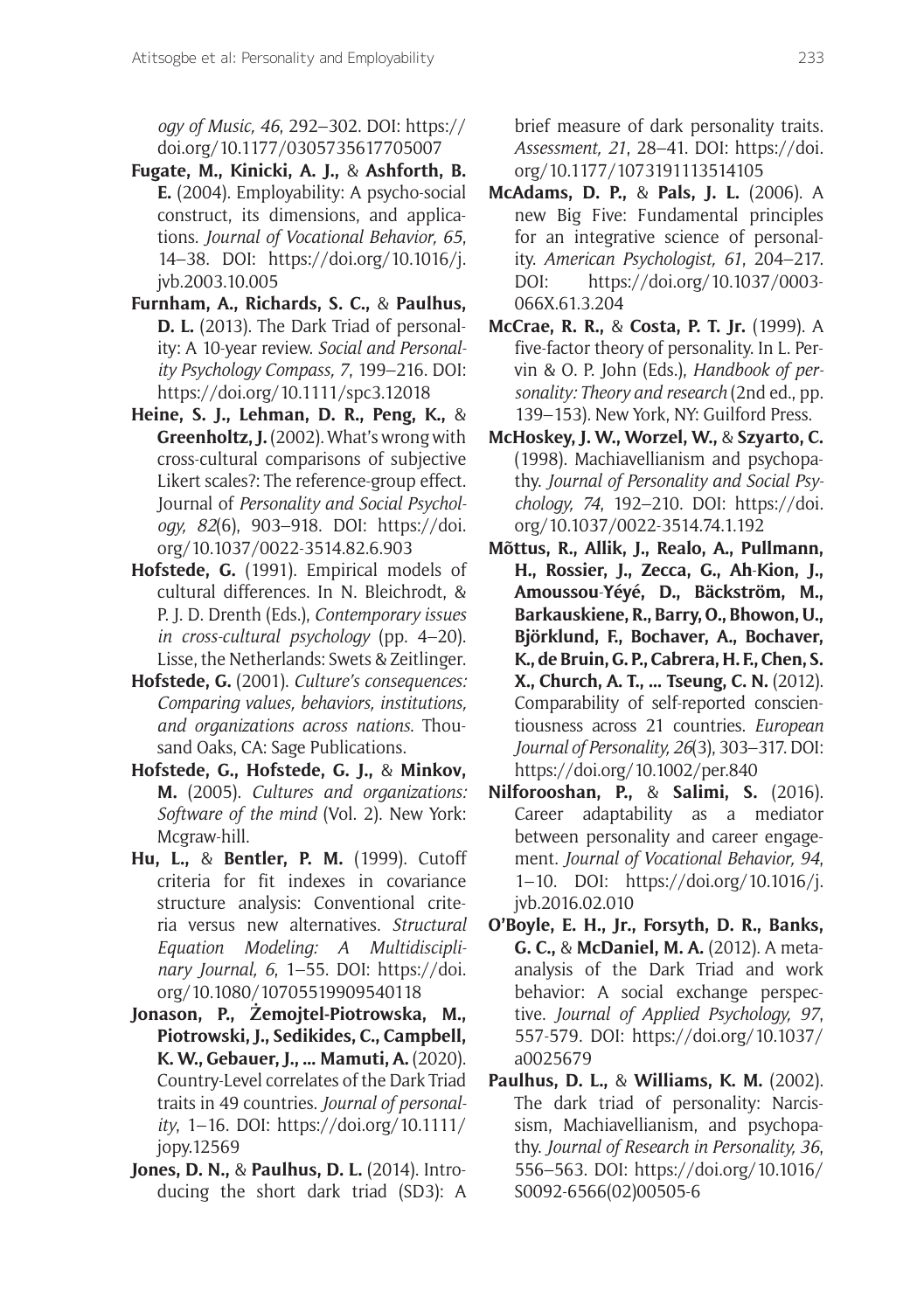- **Potgieter, I.,** & **Coetzee, M.** (2013). Employability attributes and personality preferences of postgraduate business management students. *SA Journal of Industrial Psychology, 39*, 1–10. DOI: [https://doi.](https://doi.org/10.4102/sajip.v39i1.1064) [org/10.4102/sajip.v39i1.1064](https://doi.org/10.4102/sajip.v39i1.1064)
- **Praskova, A., Creed, P. A.,** & **Hood, M.**  (2015). Self-regulatory processes mediating between career calling and perceived employability and life satisfaction in emerging adults. *Journal of Career Development, 42*, 86–101. DOI: [https://doi.](https://doi.org/10.1177/0894845314541517) [org/10.1177/0894845314541517](https://doi.org/10.1177/0894845314541517)
- **Razali, N. M.,** & **Wah, Y. B.** (2011). Power comparisons of Shapiro-Wilk, Kolmogorov-Smirnov, Lilliefors and Anderson-Darling tests. *Journal of Statistical Modeling and Analytics, 2*(1), 21–33.
- **Riordan, C. M.,** & **Vandenberg, R. J.** (1994). A central question in cross-cultural research: Do employees of different cultures interpret work-related measures in an equivalent manner? *Journal of Management, 20*(3), 643–671. DOI: [https://](https://doi.org/10.1016/0149-2063(94)90007-8) [doi.org/10.1016/0149-2063\(94\)90007-8](https://doi.org/10.1016/0149-2063(94)90007-8)
- **Rossier, J.** (2015). Career adaptability and life designing. In L. Nota & J. Rossier (Eds.), *Handbook of life design: From practice to theory and from theory to practice* (pp. 153–167). Göttingen, Germany: Hogrefe.
- **Rossier, J., Aluja, A., Blanch, A., Barry, O., Hansenne, M., Carvalho, A. F., … Karagonlar, G.** (2016). Cross-cultural generalizability of the alternative five-factor model using the Zuckerman-Kuhlman-Aluja personality questionnaire. *European Journal of Personality, 30*, 139–157. DOI: <https://doi.org/10.1002/per.2045>
- **Rossier, J., Zecca, G., Stauffer, S. D., Maggiori, C.,** & **Dauwalder, J. P.** (2012). Career Adapt-Abilities Scale in a French-speaking Swiss sample: Psychometric properties and relationships to personality and work engagement. *Journal of Vocational Behavior, 80*, 734–743. DOI: [https://doi.](https://doi.org/10.1016/j.jvb.2012.01.004) [org/10.1016/j.jvb.2012.01.004](https://doi.org/10.1016/j.jvb.2012.01.004)
- **Rothwell, A., Herbert, I.,** & **Rothwell, F.**  (2008). Self-perceived employability: Construction and initial validation of a scale

for university students. *Journal of Vocational Behavior, 73*, 1–12. DOI: [https://](https://doi.org/10.1016/j.jvb.2007.12.001) [doi.org/10.1016/j.jvb.2007.12.001](https://doi.org/10.1016/j.jvb.2007.12.001)

- **Scherer, K. T., Baysinger, M., Zolynsky, D.,** & **LeBreton, J. M.** (2013). Predicting counterproductive work behaviors with sub-clinical psychopathy: Beyond the Five Factor Model of personality. *Personality and Individual Differences, 55*(3), 300–305. DOI: [https://doi.](https://doi.org/10.1016/j.paid.2013.03.007) [org/10.1016/j.paid.2013.03.007](https://doi.org/10.1016/j.paid.2013.03.007)
- **Schmitz, G. S.,** & **Schwarzer, R.** (1999). Proaktive Einstellung von Lehrern: Konstruktbeschreibung und psychometrische Analysen. *Zeitschrift für Empirische Pädagogik, 13*(1), 3–27.
- **Shapiro, S. S.,** & **Wilk, M. B.** (1965). An analysis of variance test for normality (complete samples). *Biometrika, 52*, 591–611. DOI: [https://doi.](https://doi.org/10.2307/2333709) [org/10.2307/2333709](https://doi.org/10.2307/2333709)
- **Shrout, P. E.,** & **Bolger, N.** (2002). Mediation in experimental and nonexperimental studies: New procedures and recommendations. *Psychological Methods, 7*, 422–445. DOI: [https://doi.](https://doi.org/10.1037/1082-989X.7.4.422) [org/10.1037/1082-989X.7.4.422](https://doi.org/10.1037/1082-989X.7.4.422)
- **Thomas, J. P., Whitman, D. S.,** & **Viswesvaran, C.** (2010). Employee proactivity in organizations: A comparative meta-analysis of emergent proactive constructs. *Journal of Occupational and Organizational Psychology, 83*(2), 275–300. DOI: [https://](https://doi.org/10.1348/096317910X502359) [doi.org/10.1348/096317910X502359](https://doi.org/10.1348/096317910X502359)
- **Thompson, B.,** & **Melancon, J. G.** (1996). Using item 'testlets'/'parcels' in confirmatory factor analysis: An example using the PPSDQ-78. P*aper presented at the annual meeting of the Mid-South Educational Research Association*, Tuscaloosa, AL.
- **Tokar, D. M., Fischer, A. R.,** & **Subich, L. M.** (1998). Personality and vocational behavior: A selective review of the literature, 1993–1997. *Journal of Vocational Behavior, 53*, 115–153. DOI: [https://doi.](https://doi.org/10.1006/jvbe.1998.1660) [org/10.1006/jvbe.1998.1660](https://doi.org/10.1006/jvbe.1998.1660)
- **Udayar, S., Fiori, M., Thalmayer, A. G.,** & **Rossier, J.** (2018). Investigating the link between trait emotional intelligence,